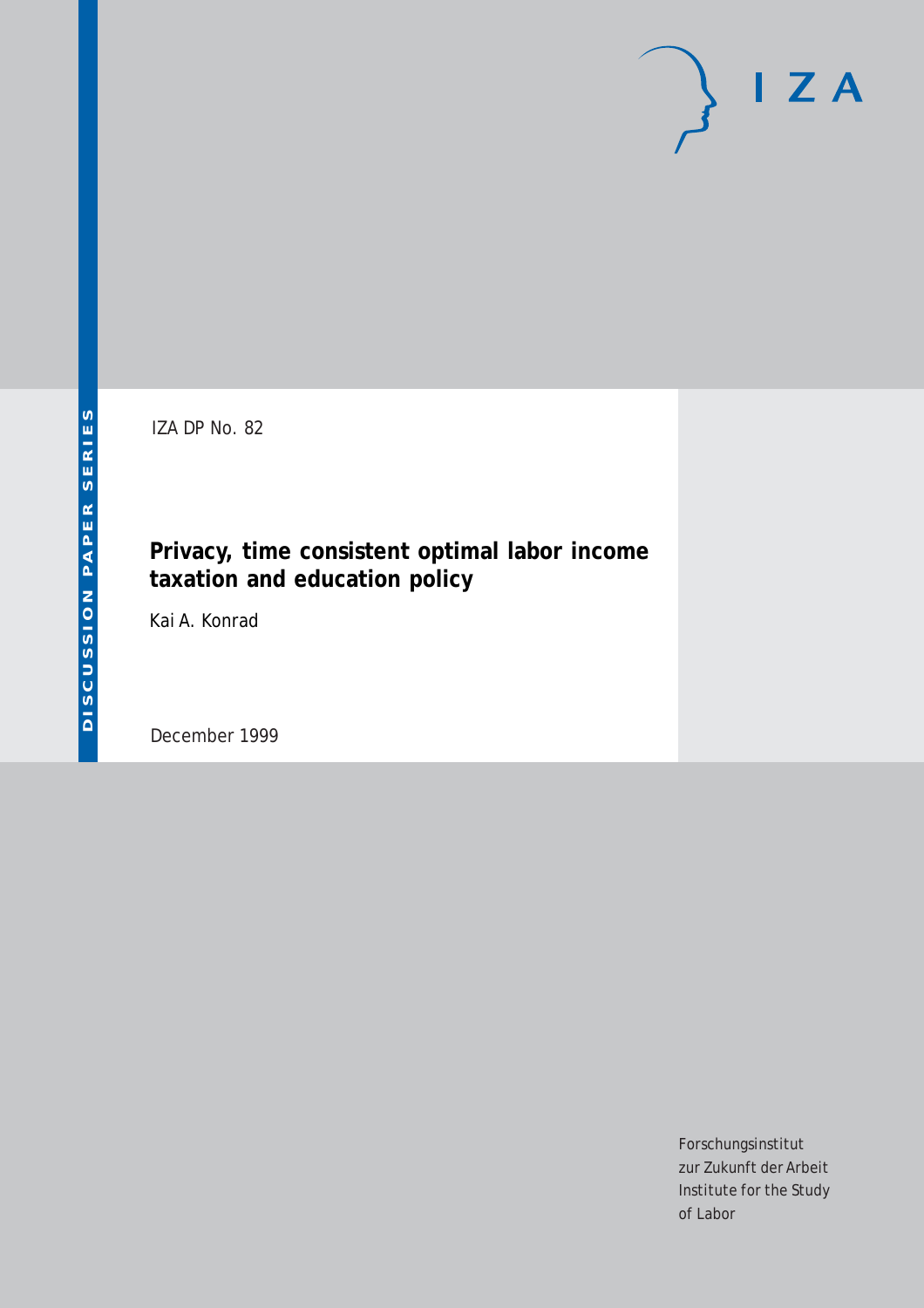# **Privacy, time consistent optimal labor income taxation and education policy**

## **Kai A. Konrad**

Free University of Berlin, University of Bergen, CEPR and IZA

### Discussion Paper No. 82 December 1999

IZA

P.O. Box 7240 D-53072 Bonn Germany

Tel.: +49-228-3894-0 Fax: +49-228-3894-210 Email: iza@iza.org

This Discussion Paper is issued within the framework of IZA's research area The Welfare State and Labor Markets. Any opinions expressed here are those of the author(s) and not those of the institute. Research disseminated by IZA may include views on policy, but the institute itself takes no institutional policy positions.

The Institute for the Study of Labor (IZA) in Bonn is a local and virtual international research center and a place of communication between science, politics and business. IZA is an independent, nonprofit limited liability company (Gesellschaft mit beschränkter Haftung) supported by the Deutsche Post AG. The center is associated with the University of Bonn and offers a stimulating research environment through its research networks, research support, and visitors and doctoral programs. IZA engages in (i) original and internationally competitive research in all fields of labor economics, (ii) development of policy concepts, and (iii) dissemination of research results and concepts to the interested public. The current research program deals with (1) mobility and flexibility of labor markets, (2) internationalization of labor markets and European integration, (3) the welfare state and labor markets, (4) labor markets in transition, (5) the future of work, (6) project evaluation and (7) general labor economics.

IZA Discussion Papers often represent preliminary work and are circulated to encourage discussion. Citation of such a paper should account for its provisional character.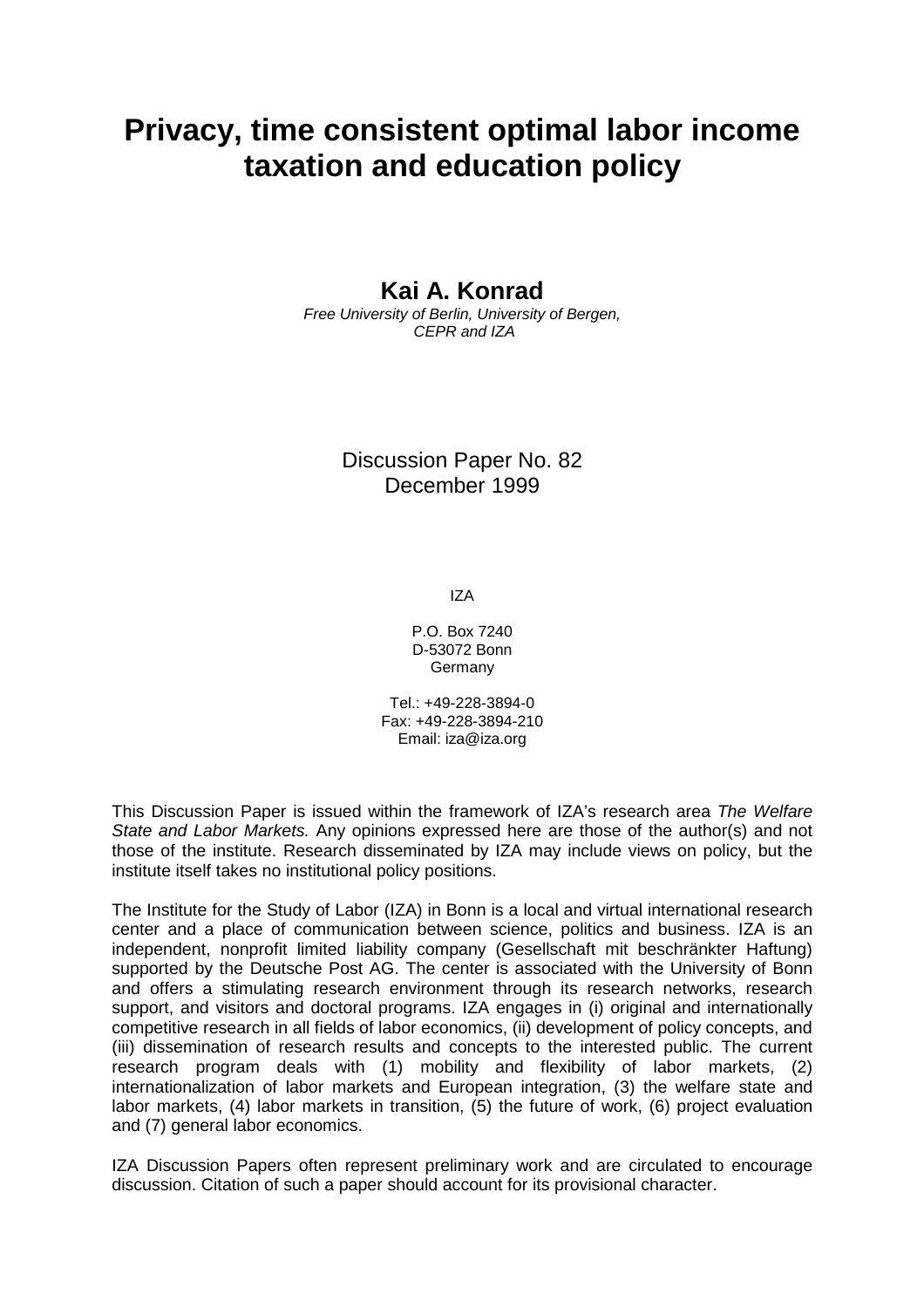IZA Discussion Paper No. 82 December 1999

# **ABSTRACT**

## **Privacy, time consistent optimal labor income taxation and education policy\***

Incomplete information is a commitment device for time consistency problems. In the context of time consistent labor income taxation privacy can lead to a Pareto superior outcome and increases the effectiveness of public education as a second best policy.

JEL Classification: H21, H23

Keywords: Privacy, commitment, time consistent income taxation

Kai A. Konrad Free University of Berlin Boltzmannstr. 20 14195 Berlin Germany Tel: +49 30 838 2005 Fax: +49 30 838 3330 Email: Kai.Konrad@wiwiss.fu-berlin.de

 $\overline{a}$ 

<sup>\*</sup> I thank Robin Boadway and Ray Rees for extremely valuable comments and suggestions. The usual caveat applies.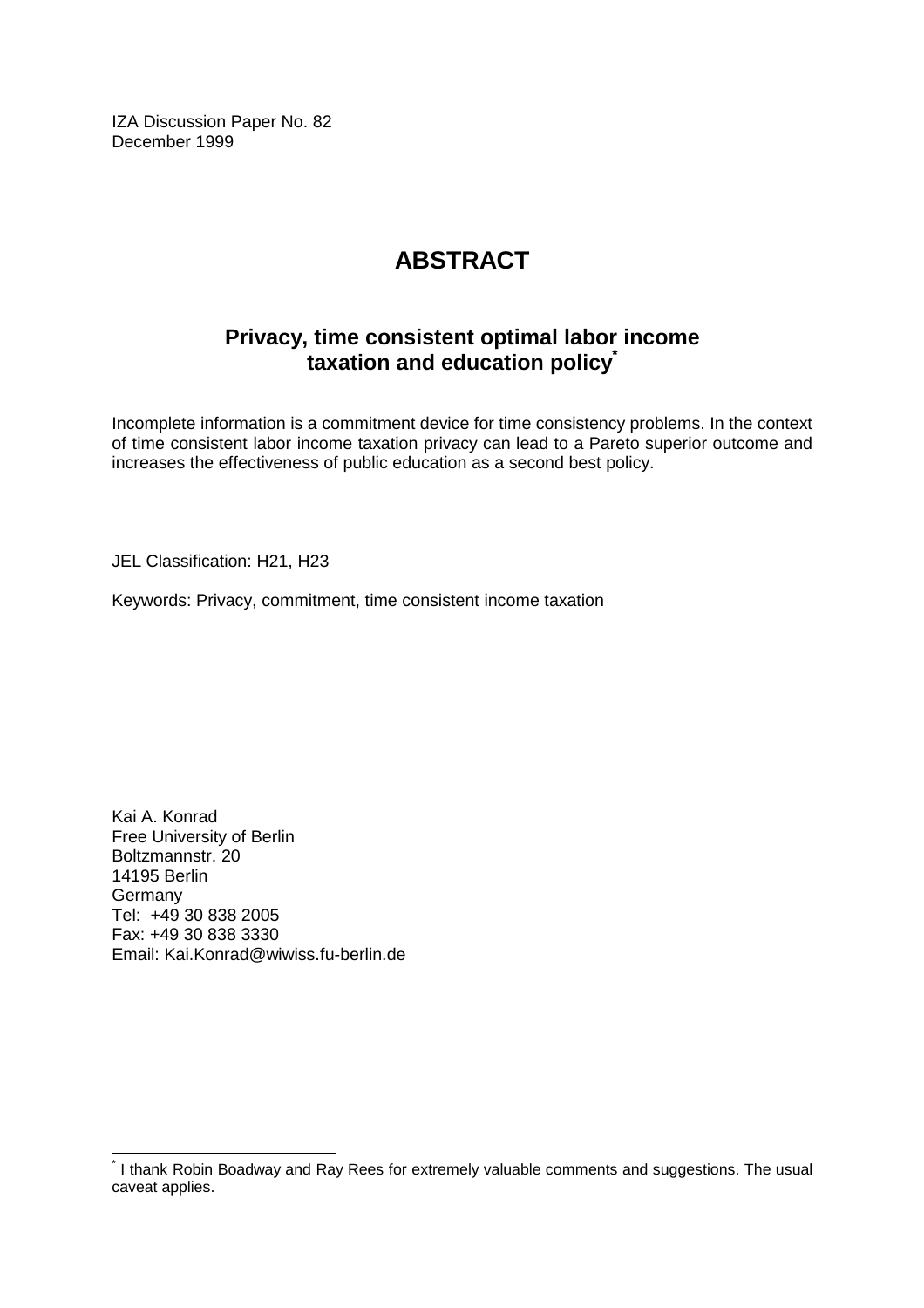#### Introduction 1

Technological constraints and monitoring costs, but also constitutions and laws in modern democracies, limit government's scope for information collection. It is sometimes argued that such provisions for guaranteeing privacy are necessary to protect individuals from a government that is, or may turn into, a Leviathan. This paper argues that limits to the government's access to information can be Pareto improving, making all individuals better off, even if the government is fully benevolent and strictly maximizes welfare in an economy with identical individuals if governmental policy suffers from time consistency problems.

The analysis of time consistent policy more generally, by Kydland and Prescott (1977), and time consistent taxation by Kydland and Prescott (1980) has stimulated considerable research on capital income taxation. Boadway, Marceau and Marchand (1996) draw attention to the fact that time consistency may be an even more important problem regarding optimal income tax policy and human capital investment.<sup>1</sup> If the government chooses taxes when all private decisions are made, the government may find it optimal to tax and radically redistribute earnings. Full equalization of marginal utilities of income would be the time consistent optimal tax policy.<sup>2</sup> Young individuals anticipate that time consistent optimal taxation will consist of a radical income redistribution policy regarding their future income. This dramatically reduces their incentives to invest in education and other forms of human capital that increase an individual's earnings' potential.<sup>3</sup> Boadway et al. (1996) compare a tax policy that is optimal ex-ante (before individuals

 ${}^{1}$ A less extreme time consistency problem in optimal income taxation has been considered by Dillén and Lundholm (1996). They consider optimal income taxation in a dynamic framework. If the government can re-optimize optimal tax policy in each period, using information about individual productivities revealed in previous periods, this yields a less severe, but technically even more involved time consistency problem known as the 'ratchet problem'.

<sup>&</sup>lt;sup>2</sup>See, e.g., Atkinson (1973) for discussion. The uncertainty about future income and productivity creates an insurance demand and this is the standard justification for redistributive optimal income taxation. Varian (1980) and Sinn (1995) have made this argument very clear.

<sup>&</sup>lt;sup>3</sup>Empirically, a strong link between educational investment and the individual returns of this investment is well established. For an overview on the U.S. see Mincer (1994). For Sweden see Edin and Topel (1997, pp. 173n.). Also, the empirically based general equilibrium model by Trostel (1993) suggests that income taxation strongly affects individual educational choice.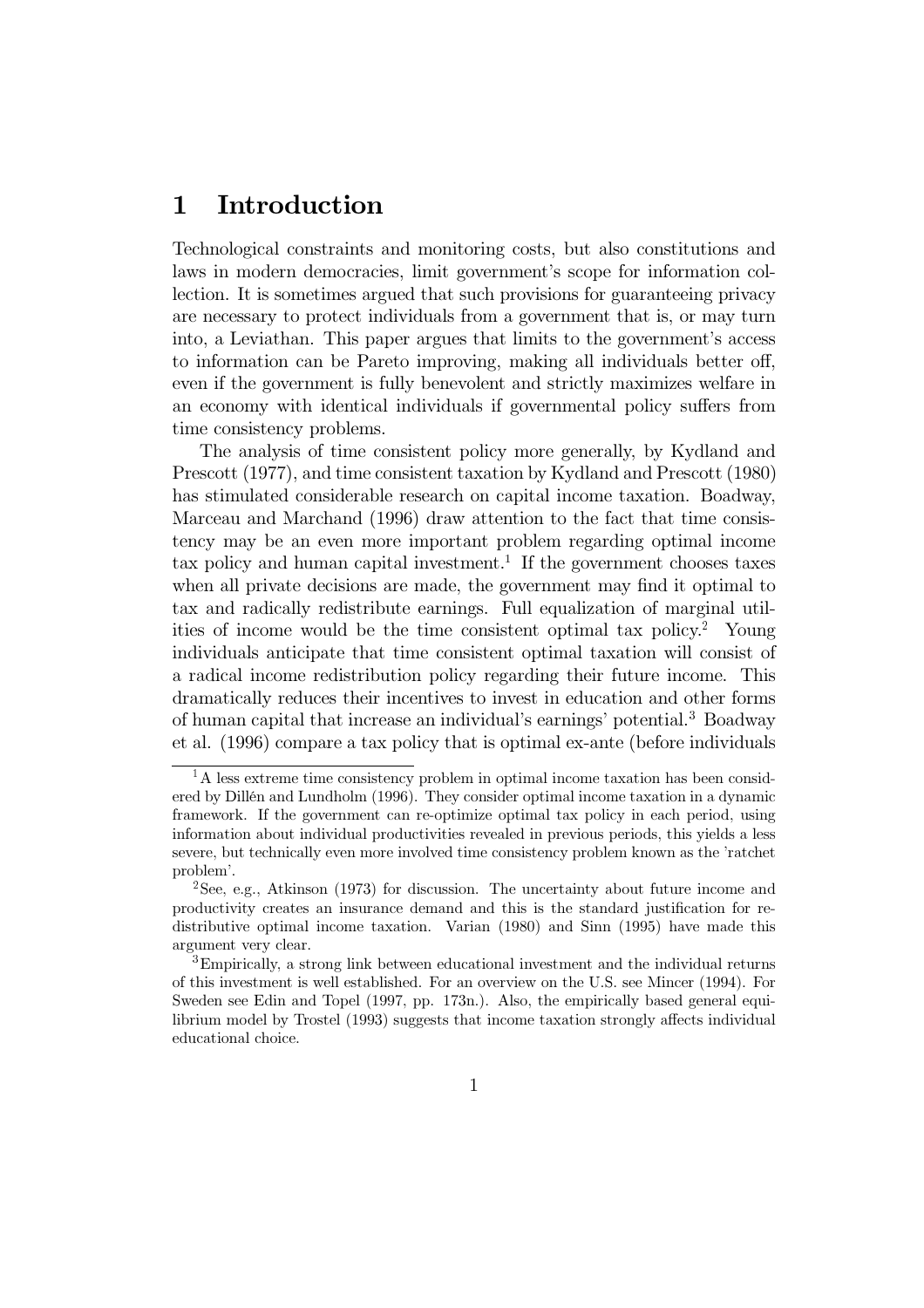decide about their human capital investment) and ex-post optimal income taxation (when actual incomes are given and observed). In their framework, the time consistent outcome is necessarily an equilibrium in which all ability types choose the same (typically zero) education investment and all have the same final income. Mandatory education could eliminate the underinvestment problem in their framework, provided that individuals can be forced to adopt education.

As in most time consistency problems the quintessential question is about commitment. The government may well be aware of the incentive problems. However, time consistent optimization of taxes and redistribution takes place when human capital investment already has occurred and when these choices are given. A government may want to commit to a less radical redistributive policy, in order to stimulate more investment. Boadway and Keen (1998) show that the possibility of tax evasion and commitment on a lax enforcement policy can partially overcome the time consistency problem. Kehoe (1989) highlights tax competition as a possibly beneficial countervailing incentive if a benevolent government faces a time consistency problem in taxation. Kotlikoff, Persson and Svensson (1988) consider institutions that are costly to change. Persson and Tabellini (1994) suggest delegating the optimal tax decision to a person or group that has incentives different from those of the welfarist government. But can these mechanisms lead to credible commitment to tax rates that apply twenty or thirty years later?

This paper proposes a different commitment mechanism: incomplete information. The argument applies to other commitment problems as well, but is developed here in the context of optimal income taxation and human capital investment using a variant of the model by Boadway et al. (1996): individuals first choose their education investment and the government chooses its tax policy for given education effort. However, a further degree of freedom is added. Once the government has chosen its tax policy, individuals can still choose their actual work effort that determines individuals' actual earnings. The endogenous work effort choice offers an important insight. It shows that incomplete information is a commitment device that can overcome problems in time consistent taxation and can yield a Pareto improvement. For full information the results in Boadway et al. (zero equilibrium education) are reproduced. Incomplete information, however, leaves some information rent to high productivity individuals. This rent cannot be taxed away, and generates incentives for investment in education. Equilibrium education becomes strictly positive and the hold-up problem that is generated by time consistent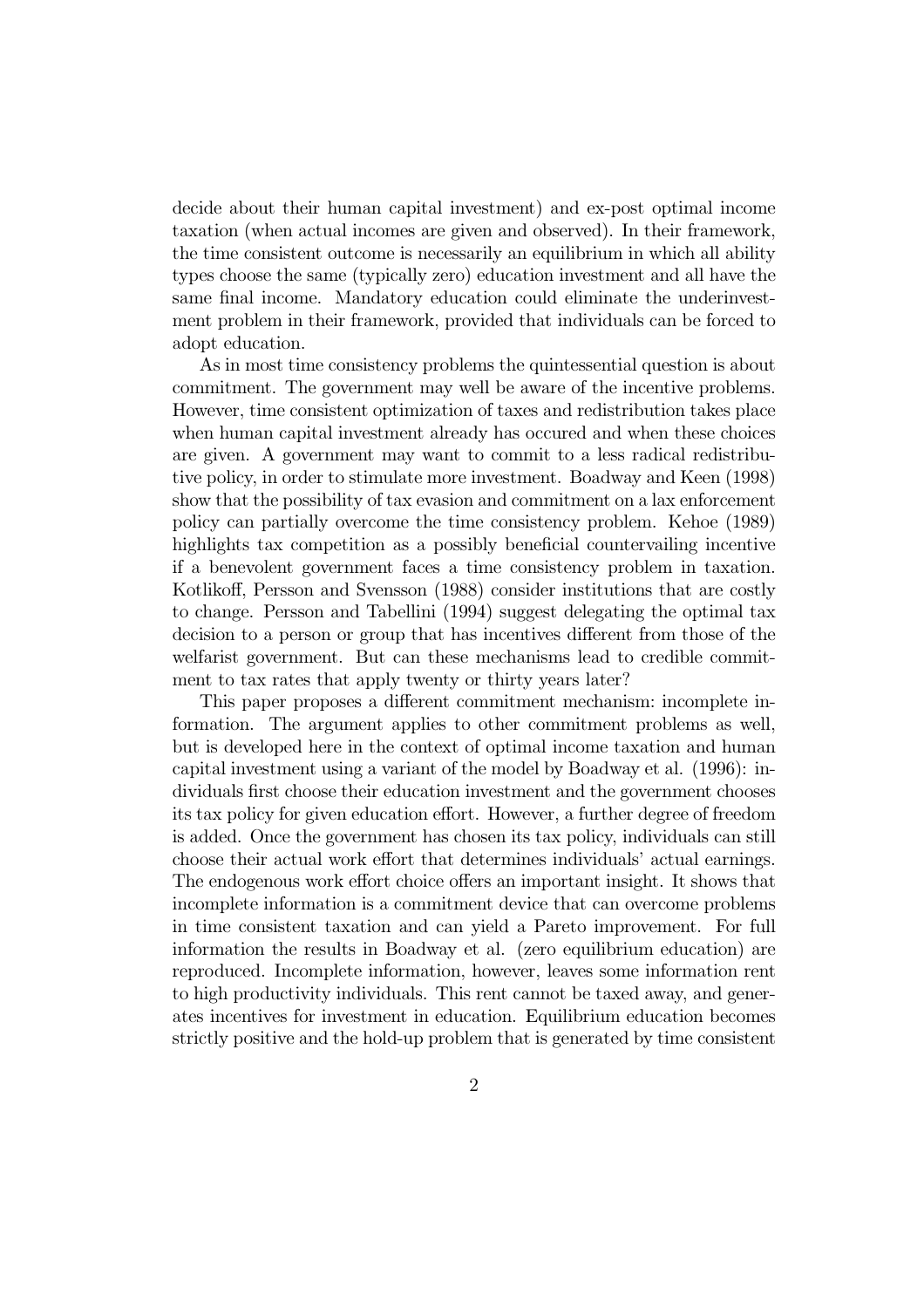optimal taxation is partially alleviated.<sup>4</sup>

Also, with endogenous work effort, public provision of education as a second-best tool works better with incomplete information. With complete information and endogenous work effort, individuals are not willing to adopt education, even if it is provided for free (or mandatory). With incomplete information, a case for subsidized or freely provided education as a second best policy can be made.

#### $\overline{2}$ The Model

Consider a two-period model<sup>5</sup> with a continuum [0, 1] of individuals who are all identical in period 1. All individuals live for two periods. In period 1 they make an investment in education. The size of the investment of individual i is  $e_i$ .

In period 2 individuals choose the amounts of their gross earnings  $m_i$ . Depending on the amount chosen, generating these earnings brings a disutility of effort. This disutility is assumed to be a strictly positive and thrice differentiable function  $\psi(m_i)$  with derivatives  $\psi'(m_i) > 0$ ,  $\psi''(m_i) > 0$ , and  $\psi'''(m_i) > 0$ . The marginal disutility is positive, increasing in earnings, and convex<sup> $6$ </sup>. These assumptions are plausible and well discussed in agency theory. In period 2 each individual is of one of two possible productivity types. The two types are characterized by disutility functions  $\psi_H(m)$  and  $\psi_L(m)$ . We assume that  $\psi_L(m) > \psi_H(m) > 0$  for all  $m \geq 0$ . Hence, the  $H$ -type is more productive than the  $L$ -type, productivity meaning that a more productive individual is able to generate the same amount of income with less disubility, for instance because fewer hours are needed to generate this income. For simplicity we parametrize the productivity difference as a

<sup>&</sup>lt;sup>4</sup>A related argument has been used by Kjerstad and Vagstad (1996) in an auction context. They show that too few bidders may enter an auction if entry has fixed cost and if the auctioning mechanism leaves too little expected agency rents to the bidders.

 ${}^{5}$ It is straightforward to extend this model and its equilibrium results to an overlapping generations model with an infinite horizon. However, with an infinite horizon, equilibria could be supported in which the time consistency problem could be overcome, similar to sustainability of pay-as-you-go systems (Salant, 1991). These folk-theorem arguments are less appealing in overlapping generations models, however, because players (government or median voter, and individuals) change identity in an overlapping generations model.

<sup>&</sup>lt;sup>6</sup> Convexity of the marginal effort function is assumed in order to rule out the desirability of a randomizing mechanism which has been discussed, e.g., in Stiglitz (1982).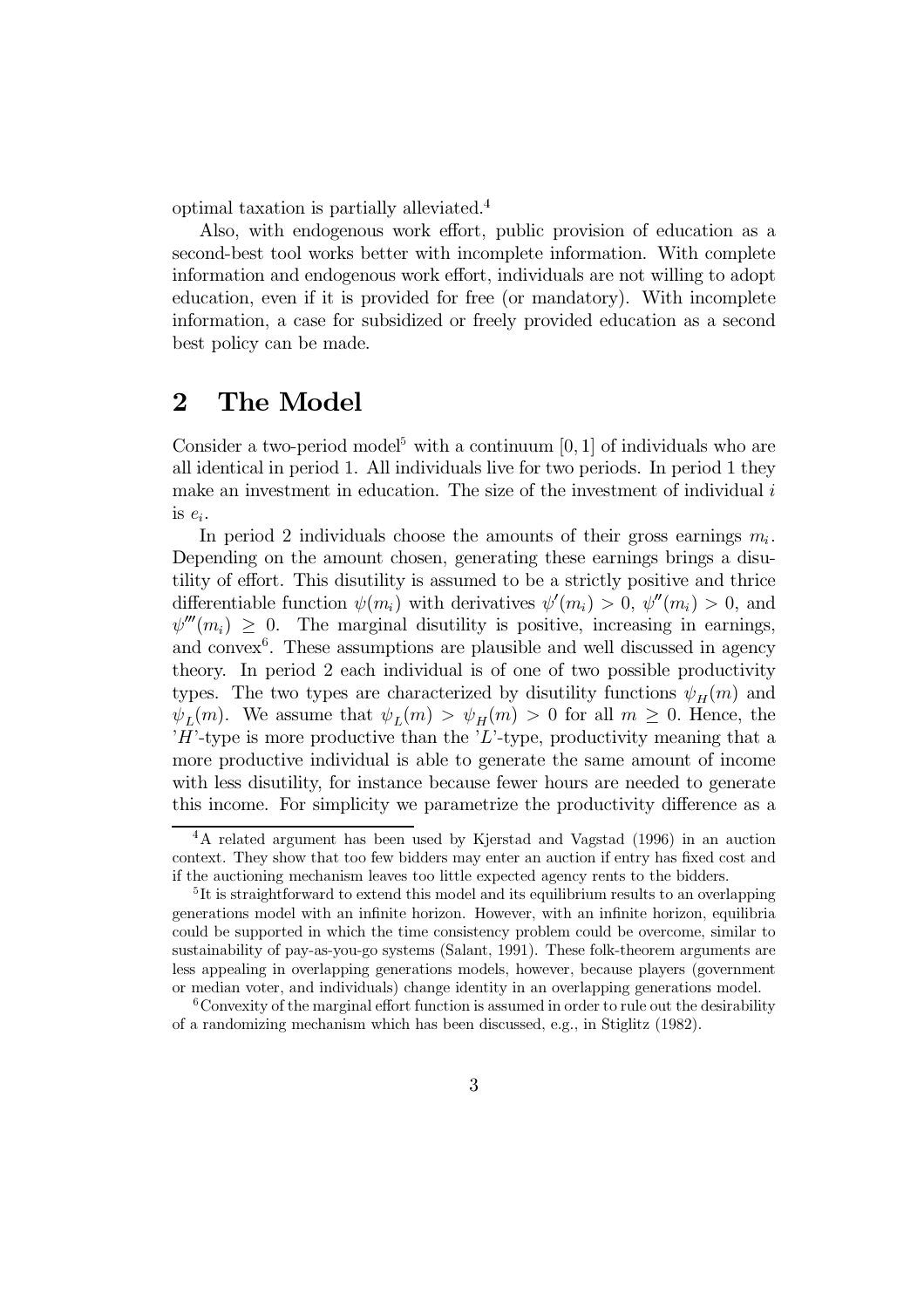horizontal shift of the marginal disutility curve; that is,  $\psi'_L(m) = \psi'_H(m + \Delta)$ for all levels of income, and for some strictly positive given  $\Delta$ .

The productivity of each individual is determined (by nature) at the beginning of period 2. The individual's probability of becoming highly productive is  $p(e_i)$ . The individual's investment  $e_i$  in period 1 increases the probability that the individual becomes more productive. If no educational investment is made, the individual will have low productivity with probability one in period 2. The probability  $p(e_i)$  is assumed to be a monotonically increasing function in educational investment. More specifically, I assume that  $p(0) = 0$ ,  $\lim_{e_i \to 0} p'(e_i) = \infty$ ,  $p'(e_i) > 0$ ,  $p''(e_i) < 0$ , and  $\lim_{e_i \to \infty} p(e_i) < 1$ .

The individuals learn about the effect of their education investment at the beginning of period 2 and make their earnings decisions after observing the productivity type. We denote gross earnings and net income of an individual with high-productivity by  $m_H$  and  $x_H$  and gross earnings and net income of individuals with low-productivity by  $m<sub>L</sub>$  and  $x<sub>L</sub>$ , respectively.

The individual likes consumption in period 2, denoted as  $x_i$ , dislikes disutility of generating earnings, and also dislikes educational investment. Individual *i*'s payoff from choices  $(e_i, m_H, m_L)$  is

$$
U_i = -e_i + p(e_i)[u(x_H) - \psi_H(m_H)] + (1 - p(e_i))[u(x_L) - \psi_L(m_L)].
$$
 (1)

This is an expected utility with  $\psi$  the disutility of effort function, and u the utility of income which is assumed to be increasing in income and strictly concave. The gross earnings  $m_i$  and net income  $x_i$  can differ by an income tax or subsidy that will be introduced later.

I refer to  $(-e_i)$  in (1) as to *i*'s first-period utility, and to the latter terms in  $(1)$  as to i's second-period expected utility. It is not specified exactly what constitutes educational investment. One possible interpretation is that this investment is in the form of mental effort or forgone leisure in period 1, which explains why these resources may enter additively separably in the payoff function.<sup>9</sup>

 $7$ This parametrization is mainly for simplicity. The results in this paper hold more generally. A more general sufficient condition is that  $\psi_H(m_H) > \psi_L(m_L)$  whenever  $m_H$ and  $m_L$  are chosen such that  $\psi'_H(m_H) = \psi'_L(m_L)$ .

 ${}^8$ The two-type assumption is for simplicity only and has been made in the optimal tax literature, e.g., by Stern (1982), Stiglitz (1982) and, in a related context, by Boadway and Marchand (1995).

<sup>&</sup>lt;sup>9</sup>The additive separability of payoff is made only for simplicity.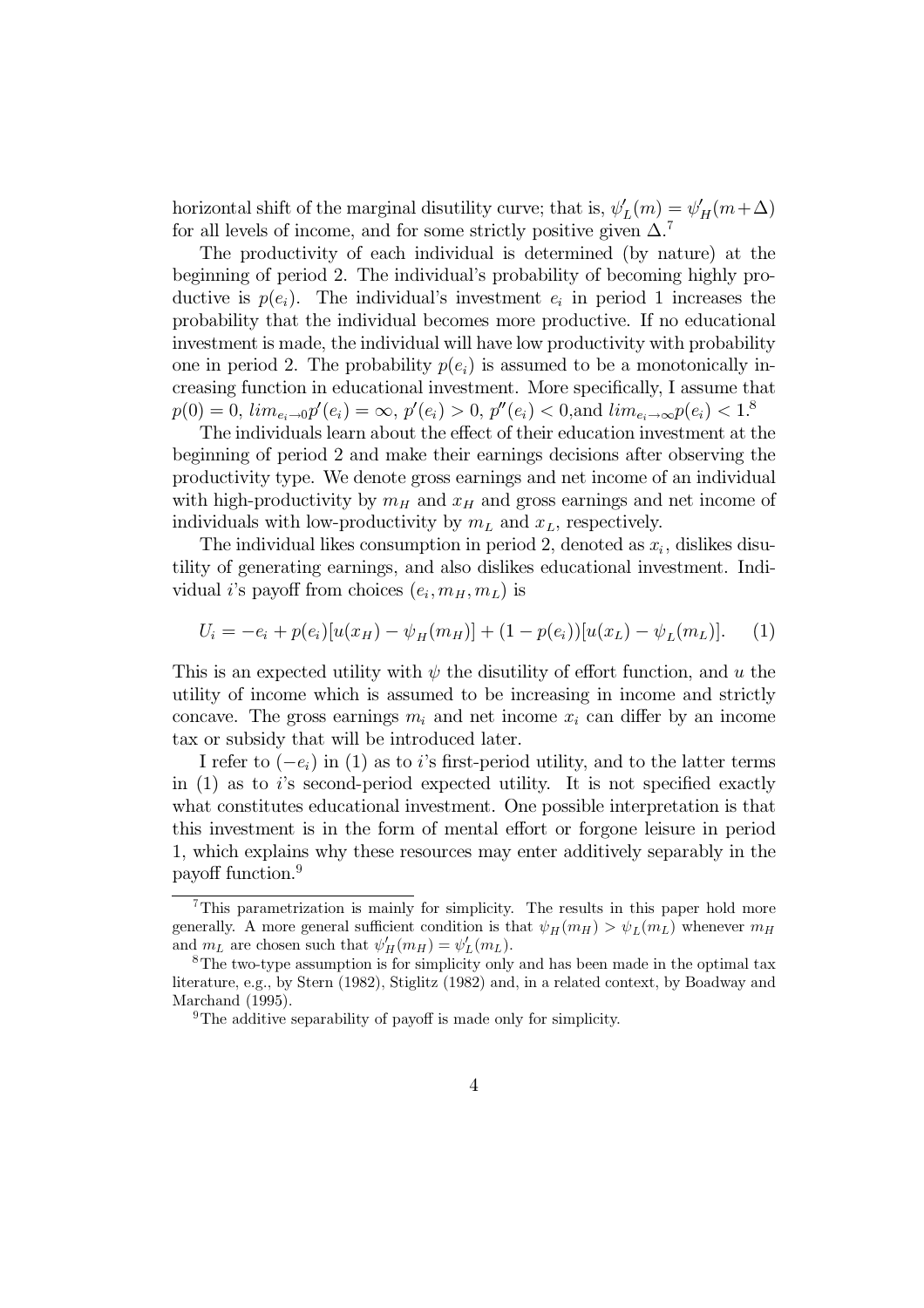#### 3 The *laissez-faire* outcome

Before considering time consistent optimal income taxes we analyse the *laissez-faire* equilibrium outcome. If there is no government to impose restrictions on earnings choices and to implement redistributive taxation, each individual maximizes (1) subject to  $x_H = m_H$  and  $x_L = m_L$ .

The first order conditions which implicitly determine the optimal values  $(e^*, m_H^*, m_L^*)$  are

$$
u'(m_H^*) = \psi'_H(m_H^*)
$$
 (2)

$$
u'(m_L^*) = \psi_L'(m_L^*)\tag{3}
$$

and

 $p'(e^*)\{[u(m_{\scriptscriptstyle H}^*) - \psi_{\scriptscriptstyle H}(m_{\scriptscriptstyle H}^*)] - [u(m_{\scriptscriptstyle T}^*) - \psi_{\scriptscriptstyle I}(m_{\scriptscriptstyle T}^*)]\} = 1.$  $(4)$ 

These conditions have the natural interpretations that earnings effort is optimally chosen so that marginal utility of income and marginal disutility of generating income are equal for each type of productivity, and that the marginal benefit of investment in education equals the marginal investment cost. The marginal benefit from an increase in  $e_i$  is the increase in probability to become the highly productive type times the difference between utilities of persons with high and low productivities.

Note that the high effectiveness of the first marginal units of education investment implies that  $e^* > 0$  in this equilibrium.

#### $\boldsymbol{4}$ Taxation and time consistency

Consider now income taxation by a benevolent government. The solution of ex-ante optimal (time inconsistent) taxation is omitted here. The benevolent government would choose a tax schedule  $T_i = T(m_i)$  to maximize the expected utility  $U^i$  as in (1) with

$$
x_i = m_i - T_i,\tag{5}
$$

subject to the government's budget constraint and subject to the individually rational choices of income and investment in education,  $m_i$  and  $e_i$ . Accordingly, when choosing and announcing period 2's tax function at the beginning of period 1, the government takes into account that redistributive taxation distorts the education decision. The solution is similar to the exante optimal tax problem with commitment considered in Boadway, Marceau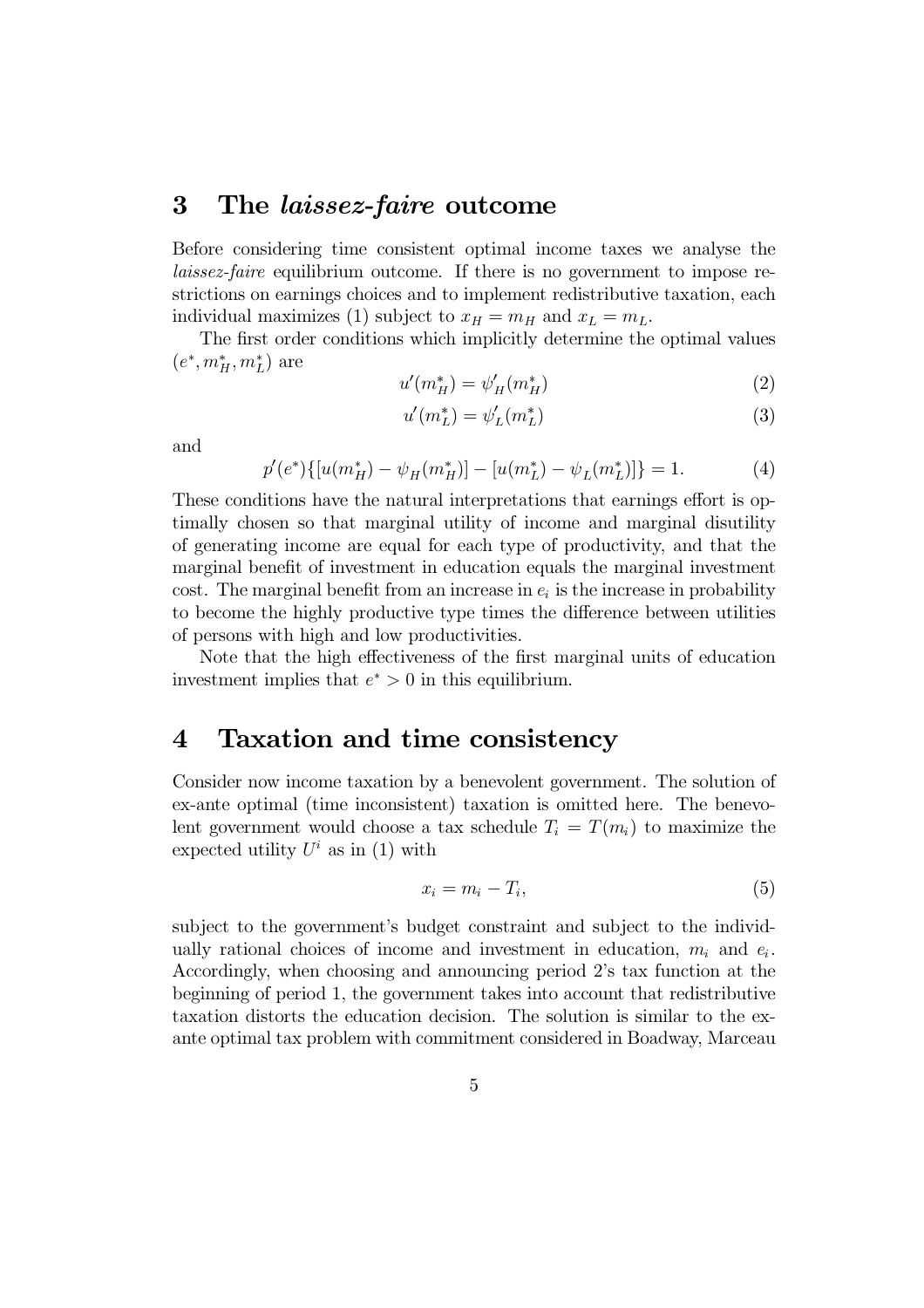and Marchand (1996) which they compare with a time consistent outcome. This paper analyses a different comparison: it considers only time consistent optimal tax policy and compares the cases with complete and incomplete information in the next two sections, showing that welfare with time consistent optimal taxation is higher if government is incompletely informed.

Summarizing, the time structure of games in these sections will be as follows. In STAGE 1, individuals  $i \in [0,1]$  choose their educational efforts  $e_i$ . In STAGE 2, nature decides whether an individual is more or less productive, in the sense of having effort functions  $\psi_H$  or  $\psi_L$ , with  $p(e_i)$  individual i's probability for becoming highly productive. Individuals learn their own productivity at this stage. This concludes period 1. In STAGE 3 government implements the Mirrlees (1971) optimal tax policy for a given distribution of productivities. This tax policy is an income tax (or subsidy) as a function of observed gross income, and possibly, as a function of productivity, if the government can observe individual productivity. In STAGE 4 each individual chooses his or her actual gross income and pays taxes or receives subsidies accordingly.

#### Complete information  $\bf{5}$

In this section we first solve the time consistent optimal tax problem at STAGE 3 for the case with complete information: the individuals and the government observe the individuals' productivities. Then we determine the individuals' incentives to invest in education in STAGE 1 for this case.

Suppose individuals have chosen their investment  $e_i$  in period 1, for each  $i \in [0,1]$ . If the government can observe individual productivities it can implement a standard income tax function that allows for controlling both each individual's earnings  $m_i$  and their income net of taxes  $x_i$  as in (5), subject to a budget constraint, by making the tax a function of productivity. The government maximizes individuals' period-2 expected utility

$$
W = \int_0^1 \left[ p(e_i) [u(x_H) - \psi_H(m_H)] + (1 - p(e_i)) [u(x_L) - \psi_L(m_L)] \right] di \tag{6}
$$

subject to a budget constraint

$$
\int_0^1 \left[ p(e_i) T_H + (1 - p(e_i)) T_L \right] di = 0. \tag{7}
$$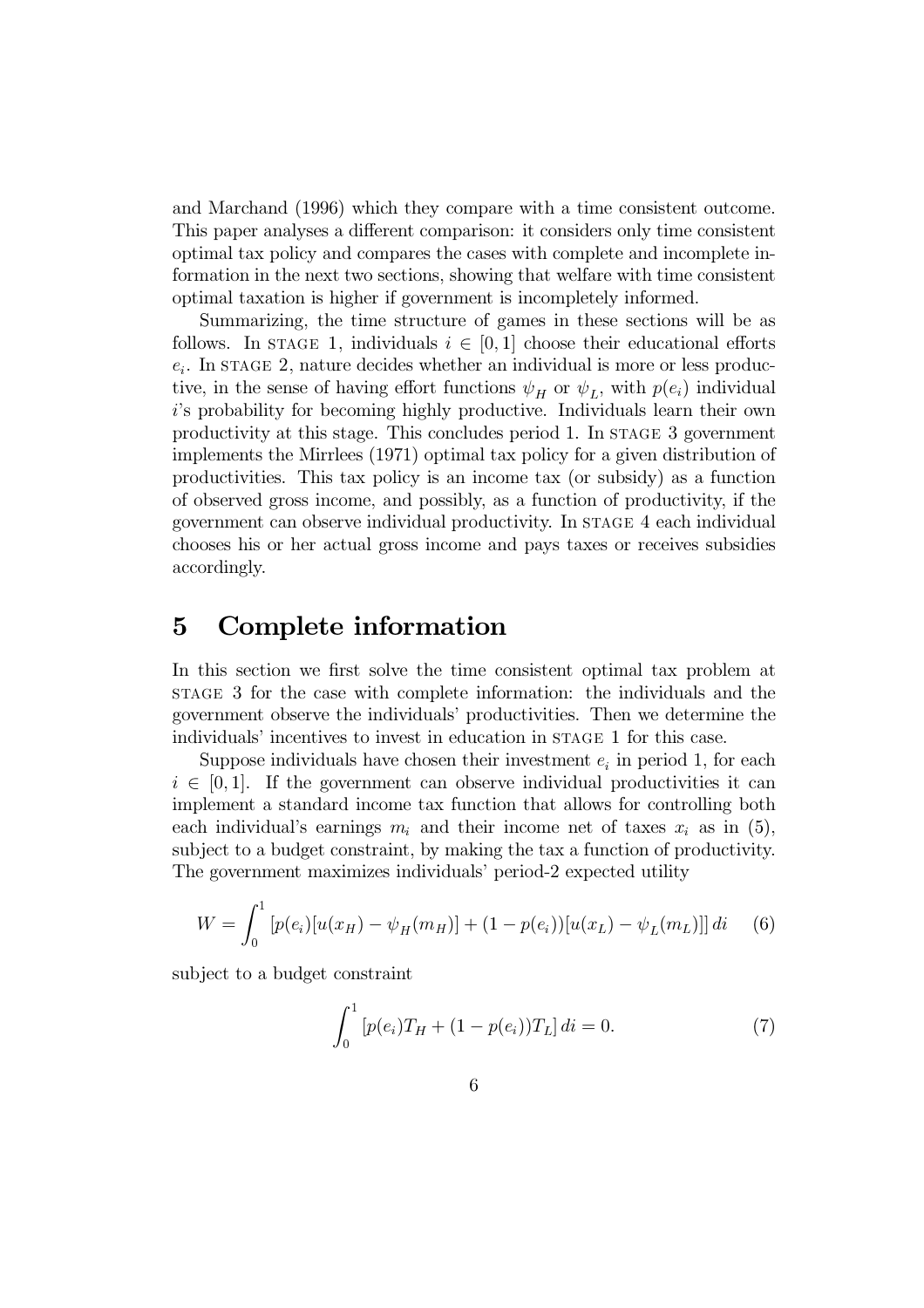The constraint (7) requires that the total sum of tax revenue is zero and uses that all individuals with productivity  $k \in \{L, M\}$  choose  $m_k$  and pay taxes,  $T_k$ . Solving this problem yields first order conditions

$$
\psi_H'(m_H) = u'(m_H - T_H) = u'(m_L - T_L) = \psi_L'(m_L). \tag{8}
$$

Together with (7), these conditions determine the optimal choices of earnings and redistributive taxes. In the optimum (8) all marginal utilities of consumption must be equal between all individuals. Otherwise a further redistribution could be designed that yields even higher welfare. Also, earnings are chosen efficiently: the marginal disutility of generating earnings equals the marginal utility of consuming net income.

If the government can observe each individual's productivity, it can implement this outcome simply by defining an appropriate tax function  $T(m, k)$ with  $k \in \{H, L\}$ , for which the tax (or subsidy) depends on observed gross income and productivity. One straightforward way to implement this outcome is as follows. Suppose the optimal tax and subsidy for individuals with high and low productivities are  $T_H^{**}$  and  $T_L^{**}$ , respectively. Then the government may choose income invariant but productivity dependent (poll) taxes  $T(m, H) \equiv T_H^{**}$  and  $T(m, H) \equiv T_H^{**}$ . Given these taxes the individuals voluntarily choose the gross incomes that are efficient given their productivities.

Consider the utilities of individuals in the optimum. All have the same utility from consumption, since they have the same net income. However, the more productive individuals have a higher disutility of generating higher gross income. The difference in disutilities is

$$
\psi_H(m_H) - \psi_L(m_L) = \int_0^{m_H - m_L} \psi'_H(m) dm > 0.
$$

An individual is strictly better-off from not being highly productive.<sup>10</sup>

Consider now STAGE 1: Individuals' incentive to invest in education in period 1. Since there is a continuum of individuals, each individual anticipates  $T_H^{**}$  and  $T_L^{**}$  for the two productivity types as independent of his or her own investment choice. Each individual will therefore choose  $e_i^* = 0$ . Even though educational investment is extremely effective at the margin at  $e_i^* = 0$ , an individual has no incentive to invest. Even the first unit of investment reduces the individual's expected utility. The investment is itself a cost

<sup>&</sup>lt;sup>10</sup>This result is in line with Mirlees (1974) who has shown that the first best is likely to require utility to decrease with skill in the first best allocation.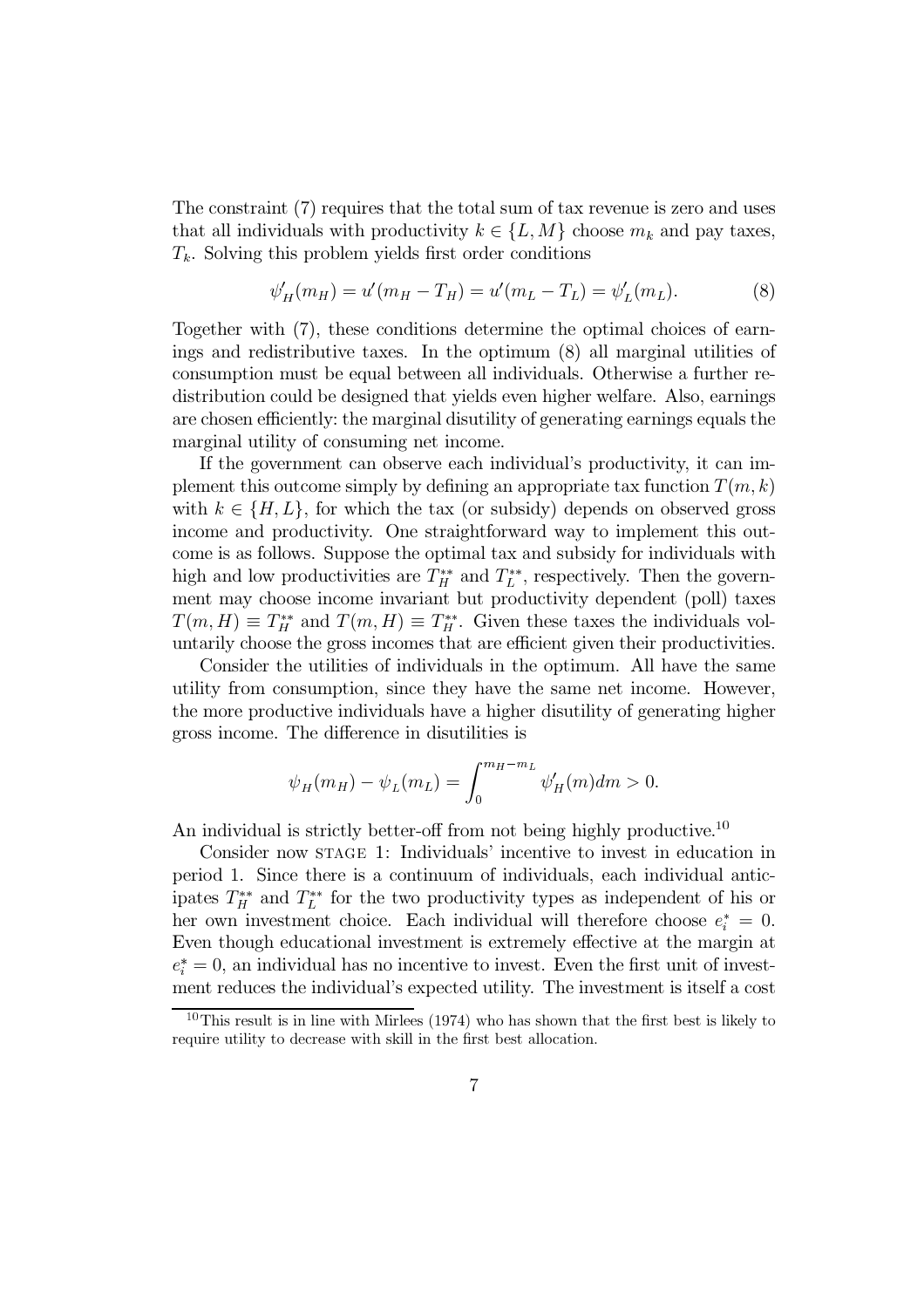and lowers the individual's utility. In addition, it increases the individual's probability of becoming highly productive in period 2, and, as has just been shown, individuals are better-off in period 2 if their productivity is low.

**Lemma 1** If the government can observe the productivity of each individual, the unique time consistent optimal income tax equilibrium has  $e_i^{**} = 0$ for all  $i \in [0,1]$ ,  $T_L^{**} = 0$ , and  $m_L^{**} = m_L^*$ , with  $m_L^*$  determined by (3). All individuals have low productivity and utility equal to  $U^{**} = u(m_L^*) - \psi_L(m_L^*)$ . This utility level is strictly lower than the expected utility in the laissez-faire equilibrium.

The zero-investment result in Lemma 1 reproduces the time-consistent equilibrium outcome in Boadway et al. (1996). Most properties in Lemma 1 follow immediately from  $e_i^{**} = 0$ . In particular,  $e_i^{**} = 0$  implies that all individuals have low productivity in period 2 and hence, are identical. No scope for welfare improving redistributive taxation emerges in period 1. The utility level of each individual is strictly lower than the expected utility in the *laissez-faire* because  $e_i = 0$  was feasible in the *laissez-faire* case, and  $e_i = 0$ leads to precisely the same allocation in the *laissez-faire* and with optimal income taxation. It was shown in section 2, however, that a *laissez-faire* with strictly positive educational effort yields strictly a higher expected utility.

#### 6 Incomplete information

Suppose now the government cannot observe each individual's true productivity. Educational investment choices are made in period 1. They are given in period 2. Also, the government correctly anticipates the share of individuals with high productivity. Let  $\bar{p}$  be this share. The government cannot implement the massive redistribution program that equalizes marginal utilities of all individuals as in the case with a fully informed government in the previous section. Instead the welfarist government faces a standard optimal income tax problem. It must choose a pair of admissible combinations of gross earnings and taxes,  $(m_L, T_L)$  and  $(m_H, T_H)$ , that maximize (6) subject to (7) and subject to the self-selection constraints

$$
u(m_H - T_H) - \psi_H(m_H) \ge u(m_L - T_L) - \psi_H(m_L)
$$
\n(9)

and

$$
u(m_L - T_L) - \psi_L(m_L) \ge u(m_H - T_H) - \psi_L(m_H)
$$
\n(10)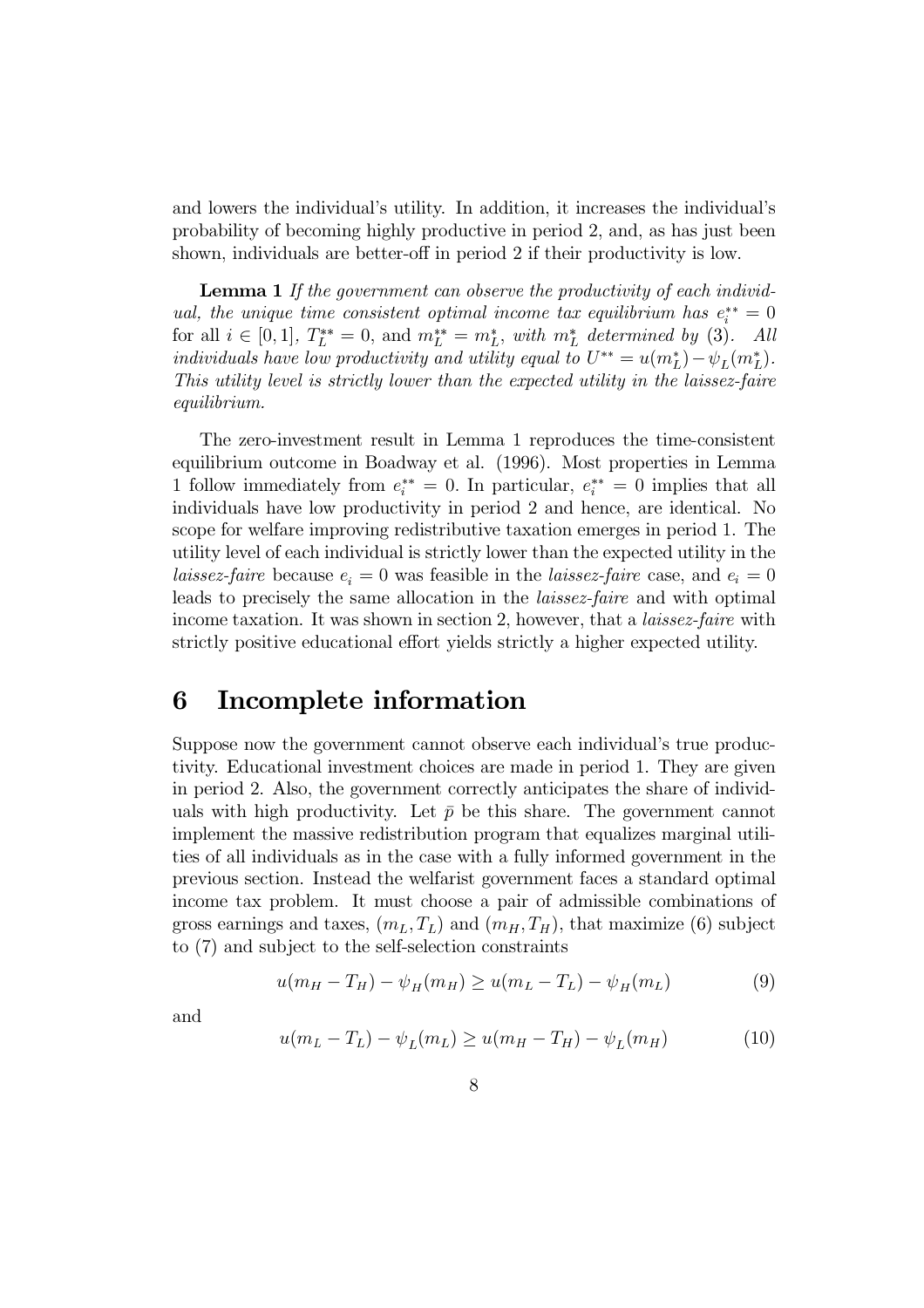for the two productivity types. Constraint (9) requires that an individual with high productivity prefers to generate (high) income  $m_H$  and pay (high) taxes  $T_H$ , compared to a choice of (low) income  $m_L$  and a tax/subsidy equal to  $T_L$ , that is, an individual with high productivity prefers  $(m_H, T_H)$  to  $(m_L, T_L)$ , and chooses  $(m_H, T_H)$  if it has to make a choice between the two. Inequality (10) is an analogous constraint for individuals with low productivity, like in the two-type version as in Stern (1982) and Stiglitz (1982) of the standard Mirrlees (1971) framework. We discuss below how this program can be implemented by an income tax schedule with  $T_i = T(m_i)$ .

As is well known from similar problems, the self-selection constraint for the productive type,  $(9)$  will be binding, whereas  $(10)$  is not. The Lagrangian representing the maximization problem using  $T_L = -\frac{\bar{p}T_H}{1-\bar{p}}$  is

$$
\mathcal{L} = W + \lambda \left[ u(m_H - T_H) - \psi_H(m_H) - u(m_L + \frac{\bar{p}T_H}{1 - \bar{p}}) + \psi_H(m_L) \right]. \tag{11}
$$

The first-order conditions are

$$
\frac{\partial \mathcal{L}}{\partial m_H} = 0 \Leftrightarrow (\bar{p} + \lambda)[u'(x_H) - \psi'_H(m_H)] = 0 \tag{12}
$$

$$
\frac{\partial \mathcal{L}}{\partial m_L} = 0 \Leftrightarrow (1 - \bar{p})[u'(x_L) - \psi'_L(m_L)] - \lambda[u'(x_L) - \psi'_H(m_L)] = 0 \tag{13}
$$

$$
\frac{\partial \mathcal{L}}{\partial T_H} = 0 \Leftrightarrow -\bar{p}u'(x_H) + \bar{p}u'(x_L) + \lambda [-u'(x_H) - \frac{\bar{p}}{1 - \bar{p}}u'(x_L)] = 0. \tag{14}
$$

Denote the optimal program as  $(\hat{m}_H, \hat{T}_H), (\hat{m}_L, \hat{T}_L)$  and, accordingly,  $\hat{x}_H =$  $\hat{m}_H - \hat{T}_H$ , and  $\hat{x}_L = \hat{m}_L - \hat{T}_L$ . These optimal values are functions of the anticipated share  $\bar{p}$  of high-productivity types which is affected by educational investment. Investment will be considered later.

Condition  $(12)$  is the no-distortion-at-the-top result. Conditions  $(13)$  and (14) characterize the standard solution of the welfarist government's problem of trading off the benefits of equalization of marginal utilities of consumption (that is, its redistributional goals) and the efficiency losses which result from making this redistribution compatible with the self-selection constraints.<sup>11</sup>

<sup>&</sup>lt;sup>11</sup>In particular, (14) reveals that, in the optimal program,  $u'(\hat{x}_L) > u'(\hat{x}_H)$ . This inequality and (10) imply  $\hat{m}_L < \hat{m}_H$ . This, together with (12) shows that  $[u'(\hat{x}_L) \psi'_H(\hat{m}_L) > 0$  in (13). Moreover, (13) can be fulfilled for positive  $(1-p)$  and for positive  $\lambda$  only if the two terms in brackets have the same sign. Hence,  $u'(\hat{x}_L) > \psi'_L(\hat{m}_L)$ . Unlike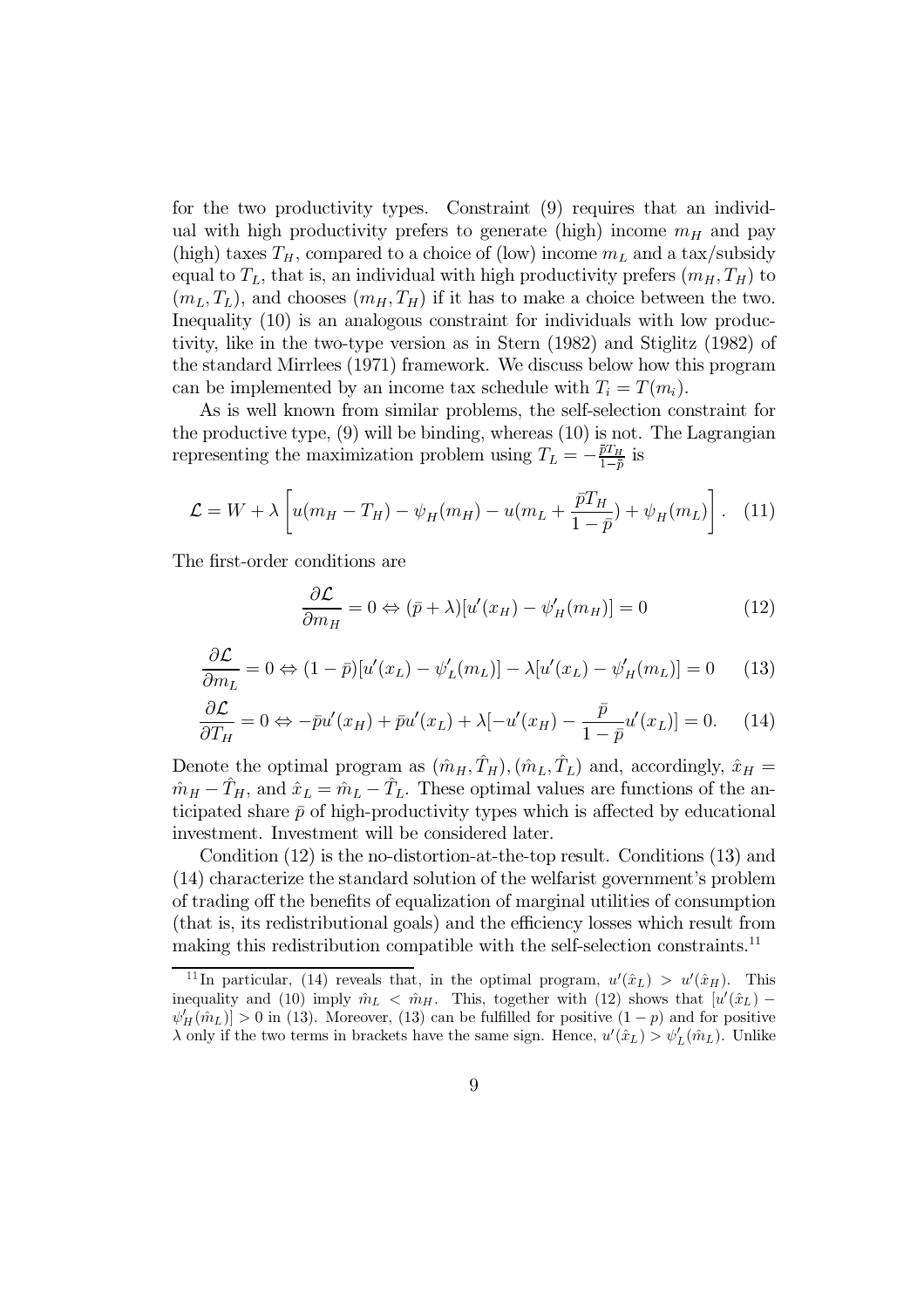An important result is that the high-productivity type has a strictly higher period-2 utility than the low-productivity type in the optimal tax program. This distinguishes the equilibrium outcome with incomplete information from the complete information case. The result is due to the binding self-selection constraint (9) that is used to calculate the difference in period-2 utilities as

$$
[u(\hat{x}_H) - \psi_H(\hat{m}_H)] - [u(\hat{x}_L) - \psi_L(\hat{m}_L)] = \psi_L(\hat{m}_L) - \psi_H(\hat{m}_L) > 0.
$$
 (15)

Note that the government can implement  $(\hat{m}_H, \hat{T}_H)$  and  $(\hat{m}_L, \hat{T}_L)$  by a standard type of tax policy in which the tax payment is a function of the observed gross income. For instance, for a tax function with

$$
T(m) \equiv \begin{cases} \hat{T}_L \text{ if } m \le \hat{m}_L\\ \hat{T}_H \text{ if } m > \hat{m}_L \end{cases}
$$
(16)

the individuals with low-productivity strictly prefer  $m = \hat{m}_L$  to any other amount of gross income, and individuals with high productivity are just indifferent between choosing gross income  $\hat{m}_L$  or  $\hat{m}_H$ , and strictly prefer these amounts of gross income with the implied disutilities and taxes/subsidies to any other possible choice of gross income. Given their indifference between  $\hat{m}_L$  or  $\hat{m}_H$ , as is standardly assumed in principal-agent theory, we adopt the tie-breaking rule that they choose  $\hat{m}_H$ .

Consider now STAGE 1: the investment in education. Individuals and the government anticipate that the share of individuals that have high productivity in period 2 is

$$
\bar{p} = \int_0^1 p_i(e_i)di.
$$
\n(17)

This share is determined by all individuals' education choices made in period 1. In period 1 individuals will make their educational choices in the expectation that the government will implement the optimal program with  $(\hat{m}_H, T_H)$ and  $(\hat{m}_L, T_L)$ , based on the anticipated aggregate share  $\bar{p}$  of high-productivity types. Given that there are more than countably many individuals, they perceive correctly that their own choice determines their own probability  $p(e_i)$ 

the full information case in (8), when information is incomplete the high-productivity type is left with higher net income than the low-productivity type. Net incomes are not fully equalized. Further, the earnings decision of the low-productivity type is distorted. Its earnings-generating effort is too low.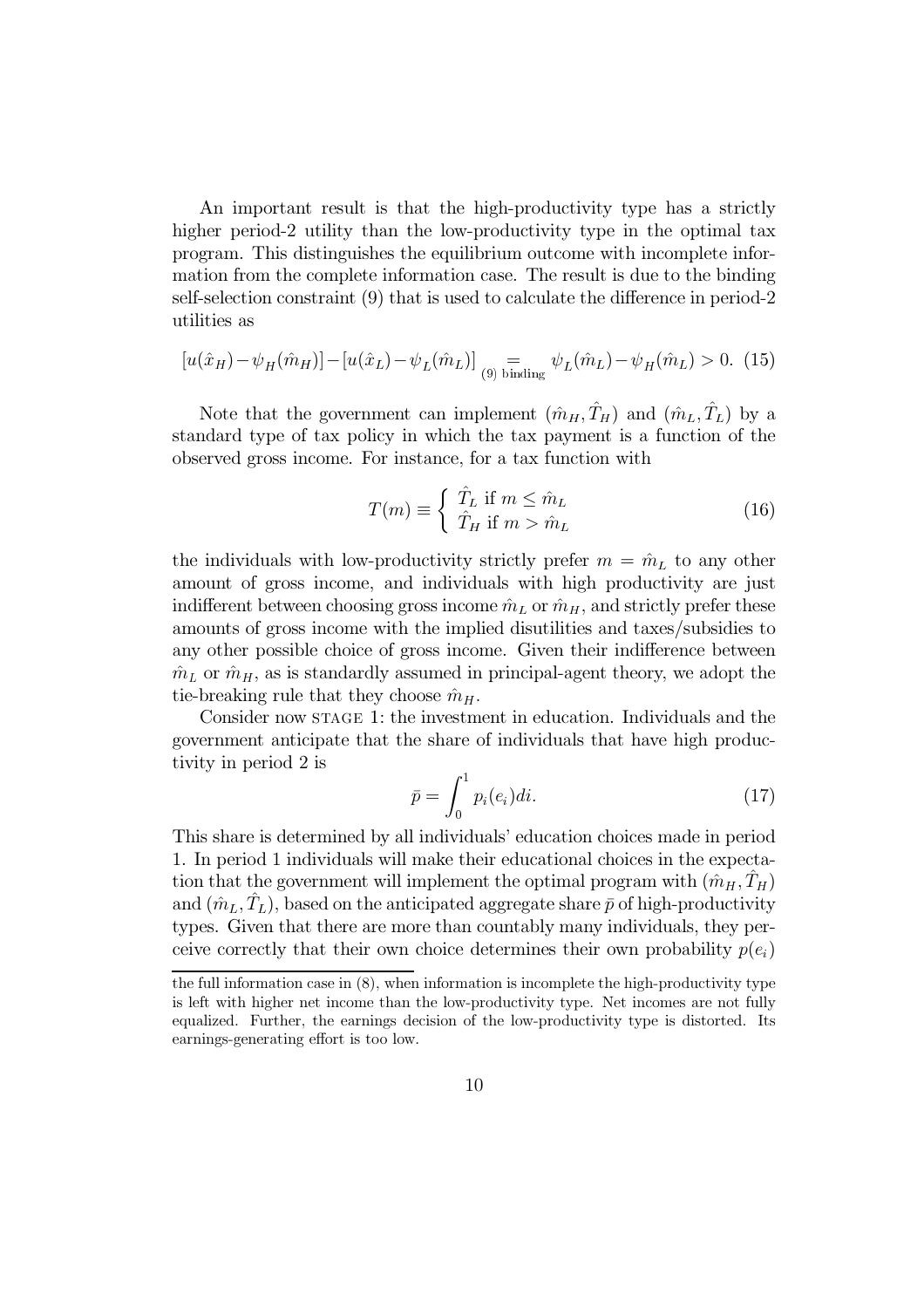of becoming a high-productivity type, but also understand that their own choice has no measurable impact on the aggregate  $\bar{p}$ , and, hence, on the optimal program to be chosen by the government in period  $2^{12}$ 

An individual's utility is higher by the amount determined in (15) if he or she has high-productivity. Hence, the individual's period-1 objective function becomes equivalent to

$$
p(e_i)[\psi_L(\hat{m}_L(\bar{p})) - \psi_H(\hat{m}_L(\bar{p}))] - e_i \tag{18}
$$

and the first-order condition becomes

$$
p'(e_i)[\psi_L(\hat{m}_L(\bar{p})) - \psi_H(\hat{m}_L(\bar{p}))] = 1.
$$
\n(19)

The term in brackets is the period-2 utility difference between highly productive types and types with low productivity. It does not depend on is educational choice, as  $\partial \bar{p}/\partial e_i = 0$  by (17). By the assumed concavity properties of  $p(e_i)$  condition (19) has a unique solution for each possible  $\bar{p}$ , and the equilibrium educational investment  $\hat{e}$  by all individuals is found where  $(19)$  is fulfilled for

$$
p(e_i) = \bar{p}.
$$

Inequality (15) together with  $\lim_{e_i \to 0} p'(e_i) = \infty$ , imply that  $\hat{e} > 0$  in this equilibrium. Comparing  $\hat{e} > 0$  with the outcome with perfect information in section 4 reveals a central result of this analysis: Incomplete information reduces the underinvestment problem that occured in the time consistent optimal tax equilibrium with full information. However, investment  $\hat{e}$  in the equilibrium with incomplete information is still smaller than in the laissezfaire equilibrium. (See the Appendix for a proof).

These properties are summarized as

**Lemma 2** In the time consistent optimal tax equilibrium where type is not observable, all individuals choose the same amount of investment in ed-This amount  $\hat{e}$  is smaller than the laissez-faire amount, strictly *ucation.* 

 $12$  Implicitly, this assumes that the government can also not observe the individual education effort. If the government could observe  $e_i$ , the government made use of this information to calculate  $p(e_i)$ , individual i's probability for becoming productive. The government then makes optimal individual contract offers  $(m_L, T_L)$  and  $(m_H, T_H)$  based on  $p(e_i)$  instead of  $\bar{p}$ . Equilibrium education effort and ex-ante welfare are lower in this case, but still some investment in education occurs in the equilibrium, since highly productive individuals still earn an information rent.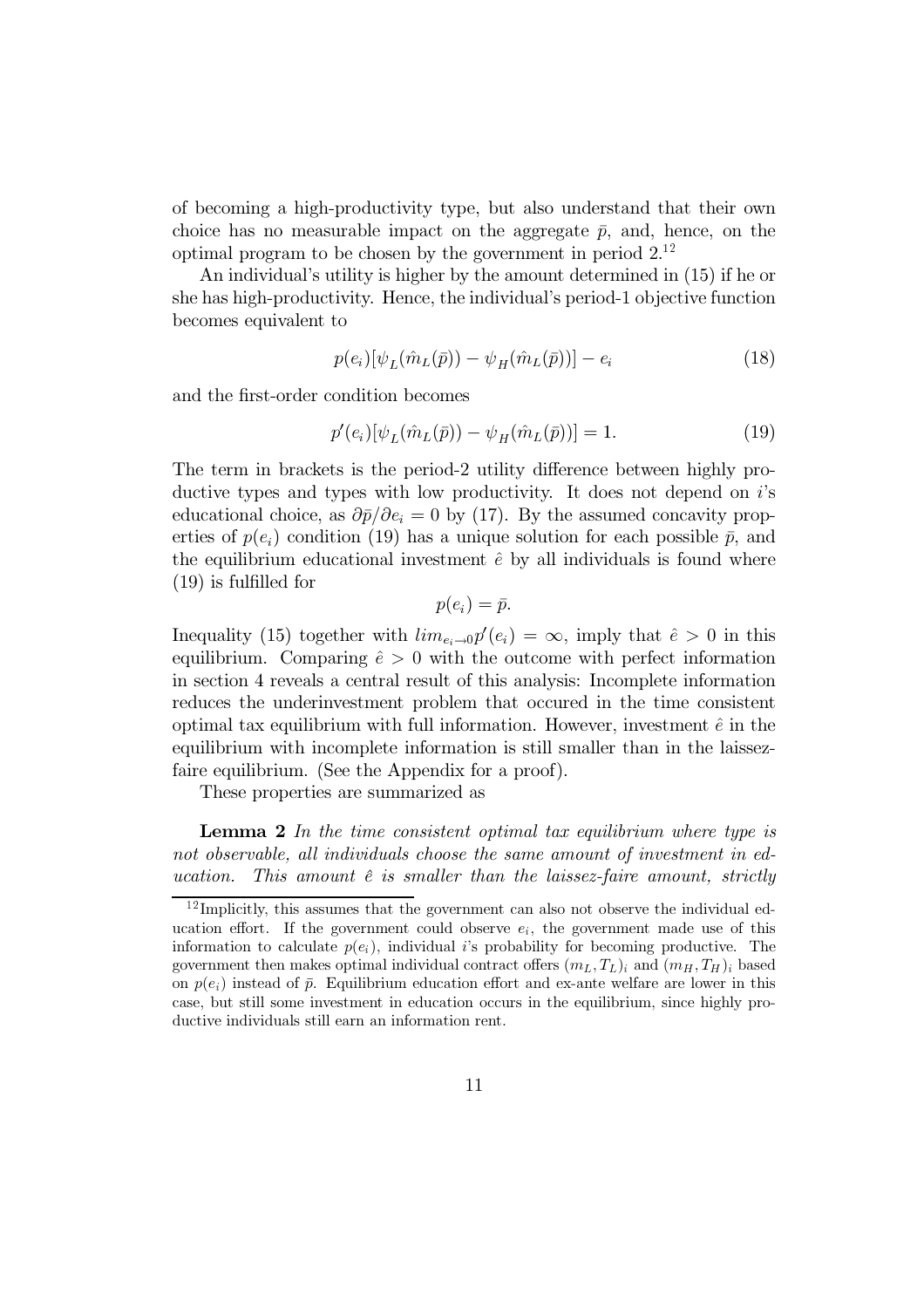positive and larger than education with time consistent optimal taxation with complete information:  $0 = e^{**} < \hat{e} < e^*$ .

#### **Comparing welfare**  $\overline{7}$

Three equilibria are compared: the laissez-faire equilibrium  $(e^*, m_H^*, m_L^*)$  as in section 3, the time consistent optimal tax equilibrium where the government can observe individual productivity, with  $e_i^{**} = 0$ ,  $m_L^{**} = m_L^*$  and  $p^{**} = p(0) = 0$ , as in section 5, and the time consistent optimal tax equilibrium, where productivity types are unobservable, which was characterized by values  $(\hat{e}, \hat{m}_L, \hat{m}_H, T_L, T_H)$  as described in section 6.

It was already shown in section 5 that the laissez-faire equilibrium is Pareto superior to the time consistent optimal tax equilibrium with complete information.

The time consistent optimal tax equilibria with and without observability of individual productivity can also be ranked. The equilibrium in the situation that suffers from the additional information problem is superior to the equilibrium in the time consistent optimal tax equilibrium with full observability.

**Theorem 1** Suppose the government chooses time consistent optimal income taxation in period 2. (i) The equilibrium with incomplete information has a higher expected utility  $(1)$  for each individual than the equilibrium with complete information. (ii) The equilibrium with incomplete information has a (weakly) higher period-2 utility for each individual than the equilibrium with complete information.

Proof. The expected utility of the time consistent optimal income tax equilibrium with complete information, as in section 5, is identical to a period-2 equilibrium if all individuals had chosen education  $e_i = 0$  in the *laissez faire.* Expected utility in the *laissez-faire* is a monotonically increasing function in e for  $e \in [0, e^* )$ . Further, for any given  $\hat{e} \in (0, 1)$ , optimal redistributive income taxation with incomplete information increases the period-2 expected utility above the *laissez-faire* utility level that would be reached for this choice  $\hat{e}$ . Hence, the result (i) in Theorem 1 is implied by  $e^{**} = 0 < \hat{e} < e^*$ , and this inequality was established in Lemma 2.

Consider result  $(ii)$ . Recall that the equilibrium with observability of types is characterized by  $e_i^{**} = 0$ ,  $p^{**} = 0$ ,  $x_i^{**} = m_i^{**} = x_L^* = m_L^*$  for all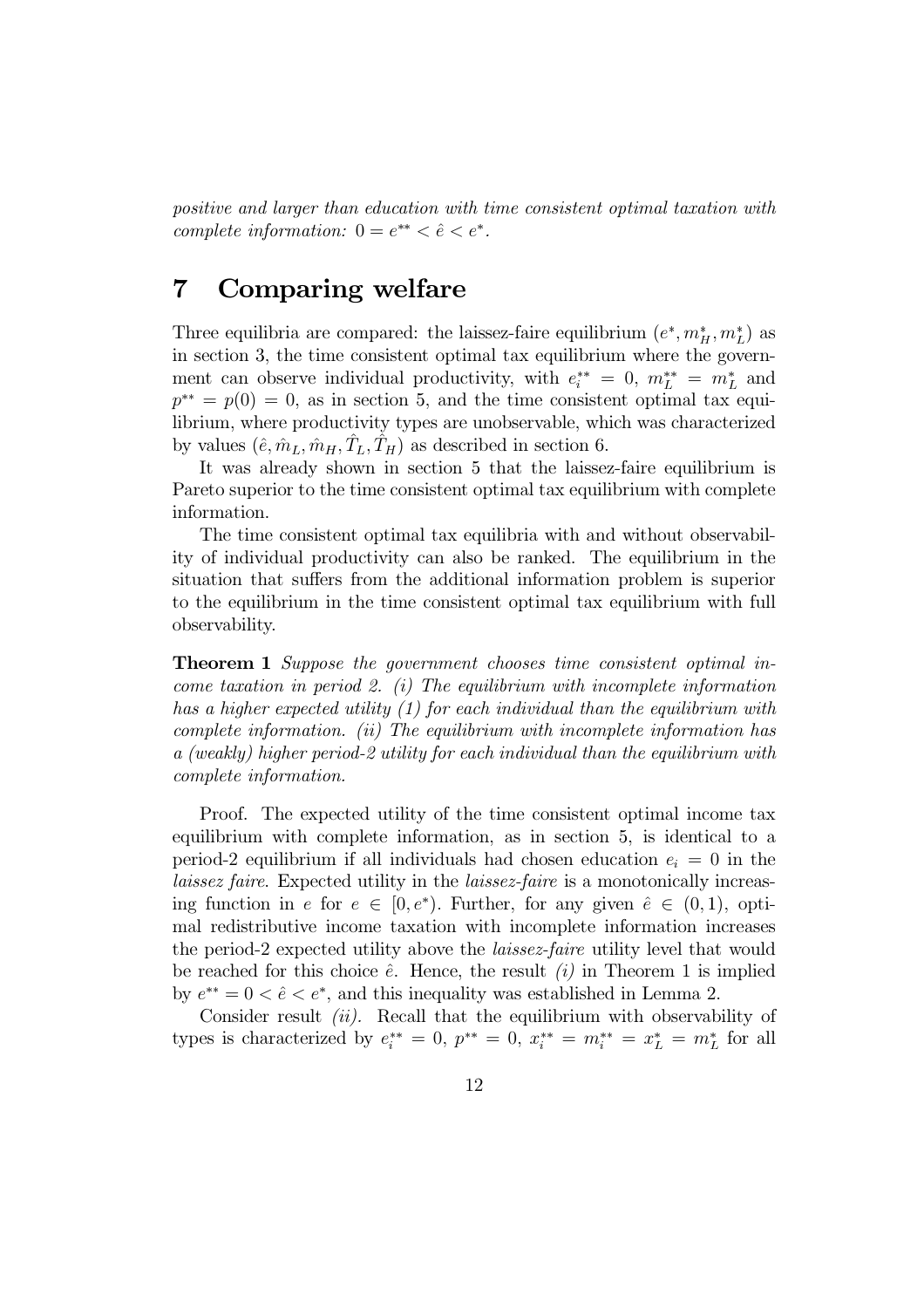individuals i. All individuals end up with low productivity and with the period-2 utility that low productivity individuals would have in the *laissez faire*. It has to be shown that period 2 utilities of the two types are

$$
u(\hat{x}_L) - \psi_L(\hat{m}_L) \ge u(m_L^*) - \psi_L(m_L^*)
$$
\n(20)

and

$$
u(\hat{x}_H) - \psi_H(\hat{m}_H) \ge u(m_L^*) - \psi_L(m_L^*).
$$
\n(21)

If the optimal tax  $\hat{T}_H = 0$ , (20) is fulfilled because  $\hat{x}_L = \hat{m}_L = x_L^* = m_L^*$ in this case, and (21) holds because  $\hat{x}_H = \hat{m}_H > x_L^* = m_L^*$  and  $u'(\hat{x}_H)$  $\psi'_H(\hat{m}_H)$ .

If, instead,  $T_H > 0$ , by  $u'(\hat{x}_H) = \psi'_H(\hat{m}_H)$  this implies that the optimal tax reduces highly productive individuals' utility compared to  $u(m_H^*) - \psi_H(m_H^*)$ for  $T_H > 0$ . Since the tax policy maximizes period-2 expected utility and there are only two types of productivity, the fact that highly productive individuals lose compared to the *laissez-faire* implies that individuals with low productivity must be better off than for  $\hat{T}_H = 0$ . Therefore, (20) holds. (21) follows now from (20) because  $u(\hat{x}_H) - \psi_H(\hat{m}_H) \geq u(\hat{x}_L) - \psi_H(\hat{m}_L)$  $u(\hat{x}_L) - \psi_L(\hat{m}_L) \underset{(20)}{\geq} u(m_L^*) - \psi_L(m_L^*).$   $\Box$ 

#### **Education policy** 8

Suppose the government can use some resources in period 1 to subsidize education investment. As individual education investment is assumed to be unobservable, the government cannot pay for actual education effort directly, but it can subsidize goods that are used when individuals invest in education. For instance, the government could provide free access to schools or universities, or subsidize education literature. Even if the government cannot observe if individuals actually learn or read the books, this reduces the individuals' cost of a given amount of education investment  $e_i$ . For simplicity I assume that a monetary subsidy of  $\gamma e_i$  reduces the individual's cost of education effort  $e_i$  to  $(1 - \gamma)e_i$ . That is, I abstract from the possible deadweight loss that is incurred by the fact that actual education effort is unobservable and hence, can be subsidized only indirectly.

The timing in this section is as follows. At the beginning of period 1 the government decides on the subsidy rate  $\gamma \in [0,1]$  that applies to education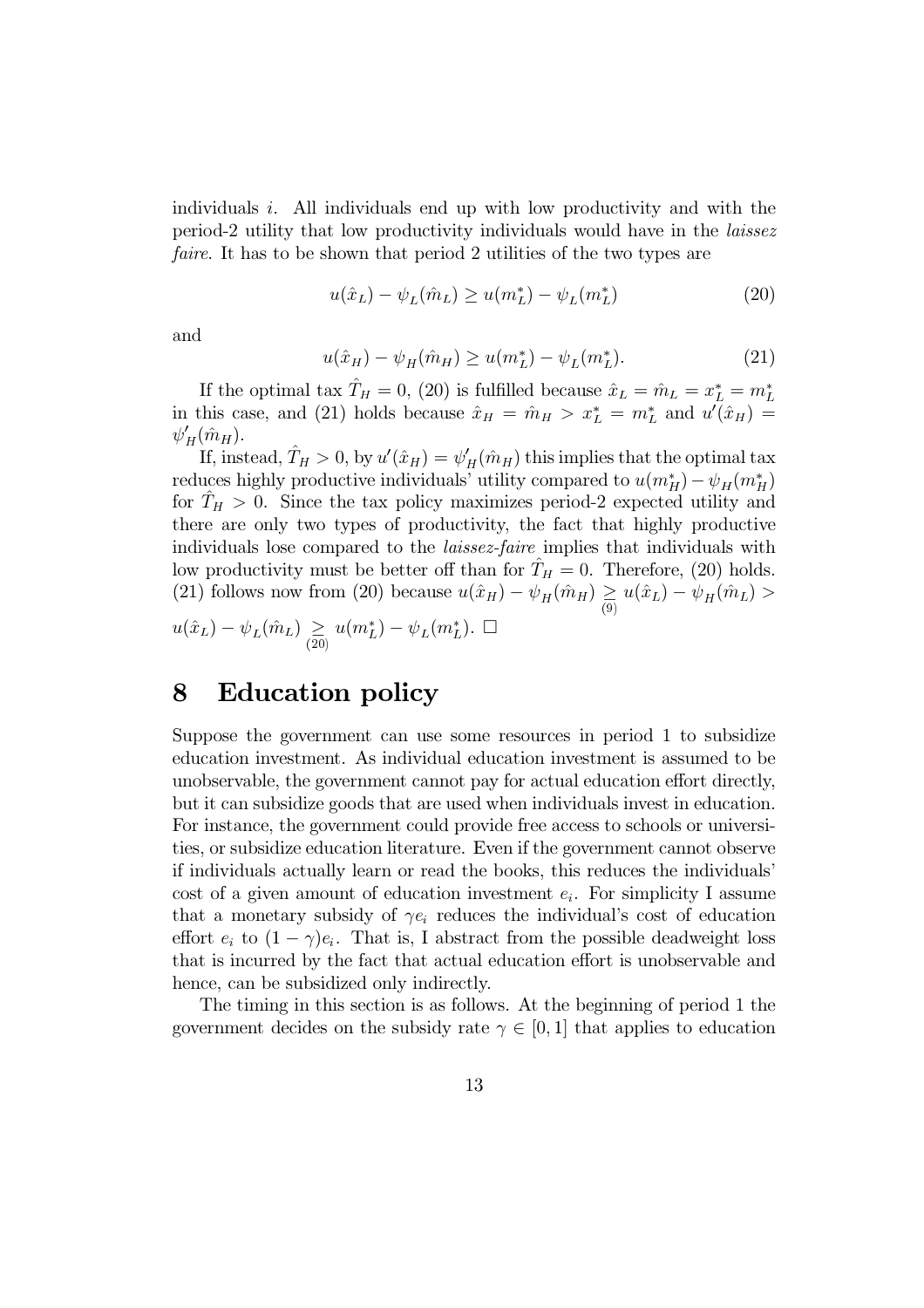in that period. This completes STAGE 0. The rest of the game proceeds as in sections 5 and 6: The individuals choose their education investments  $e_i$ , nature decides about each individual's productivity type, the government implements the time consistent optimal taxation in period 2, and the individuals choose their earnings, pay their taxes, and the government redistributes the tax revenues.

If the government can observe individual productivity, education subsidies or even free education are completely ineffective:

**Proposition 1** With complete information in period 2, for any education subsidy rate  $\gamma \in [0,1]$  the equilibrium with time consistent optimal taxation *has*  $e^{**} = 0$ .

For a proof recall that, with complete information, highly productive individuals' period-2 utility is strictly lower than low-productivity types' period-2 utility in the time consistent optimal tax equilibrium. Hence, even if the government provides education for free, individuals have no incentive in period 1 to acquire education, because any education investment increases their probability to become highly productive, and hence, to end up with lower period-2 utility. Accordingly, complete information causes massive underinvestment, and the underinvestment problem cannot be alleviated, even if the government provides costless education.<sup>13</sup> The result highlights that the mandatory element of education provision in Boadway et al. (1996) is essential for achieving a welfare improvement. Education would not be adopted by individuals voluntarily, even if it is freely provided.

Education subsidies can be more useful in the incomplete information case. The intuition of this result can be obtained from the marginal condition that determines individual education investment. If education effort is subsidized, the marginal condition determining individual education investment  $e_i$  is

$$
(1 - \gamma) = p'(e_i)[\psi_L(m_L) - \psi_H(m_L)].
$$
\n(22)

Individuals invest because their investment increases the probability to become highly productive, and hence, their probability to earn the information rent  $[\psi_L(m_L) - \psi_H(m_L)]$ , where this information rent is determined by the

 $13$ The result relies on the fact that individuals are in a corner solution. The outcome is less extreme if, for instance, the first units of education yield sufficiently high private consumption benefits such that individuals choose some positive amount of education even in the full information case.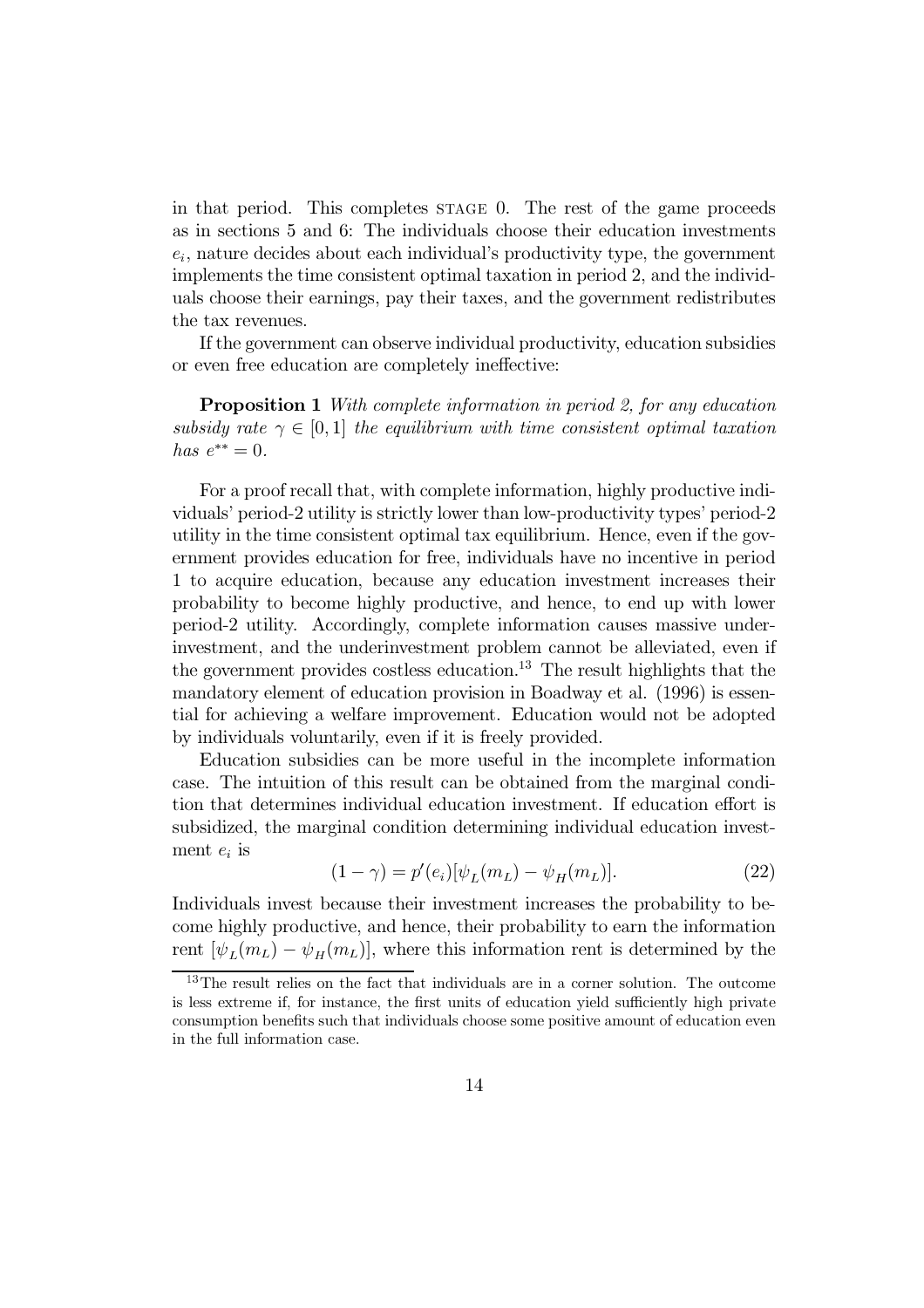time consistent optimal redistibutive taxation in period 2. If the information rent  $[\psi_L(m_L) - \psi_H(m_L)]$  were independent of the equilibrium level of education and of the problem of financing the subsidy, the subsidy would unambigously increase equilibrium education, and, since we start in an equilibrium with underinvestment for  $\gamma = 0$ , a small subsidy would increase welfare.

This result is reminiscent to results on subsidies on self-protection goods in moral hazard equilibria in private insurance markets that have been discussed, e.g., in Arnott and Stiglitz (1986, 1994). It is important to notice, however, that the case for subsidies is less clear here than in the standard moral hazard problem. An increase in the equilibrium investment  $e$  also increases  $p$ , the equilibrium share of individuals with high productivity. This, in turn, will induce the government in period 2 to choose a pair of gross earnings and taxes  $(m_H, T_H)$  and  $(m_L, T_L)$  that provides a smaller information rent for the highly productive type, reducing their incentive to invest. Accordingly, the total effect of education subsidies in the incomplete information case depends on the shape of  $p(e)$ ,  $\psi_L$  and  $\psi_H$ .

#### Conclusions 9

The standard view in welfare theory is that a strictly benevolent government's lack of information causes welfare losses. Examples are the efficiency cost of redistributive taxation, or the cost of preference revealing mechanisms. Privacy and the government's limited abilities to collect and process information are therefore seen as a cost.

This paper has shown that the government's limited ability to collect information can be beneficial, even if the government is strictly benevolent and maximizes the same objective function that all individuals unanimously agree to. The reason for this is a policy failure due to a time consistency problem in optimal income taxation. The welfare losses that are caused by this failure are reduced if the government is not fully informed about the earnings abilities of the citizens.

The results in this paper are consistent with a number of empirical observations and have strong policy implications. It is in line with the results in this paper that the constitutions in many countries limit the government's scope for information collection. Ex ante, such constraints are desirable, and can be interpreted as an attempt to commit future income tax policy. Also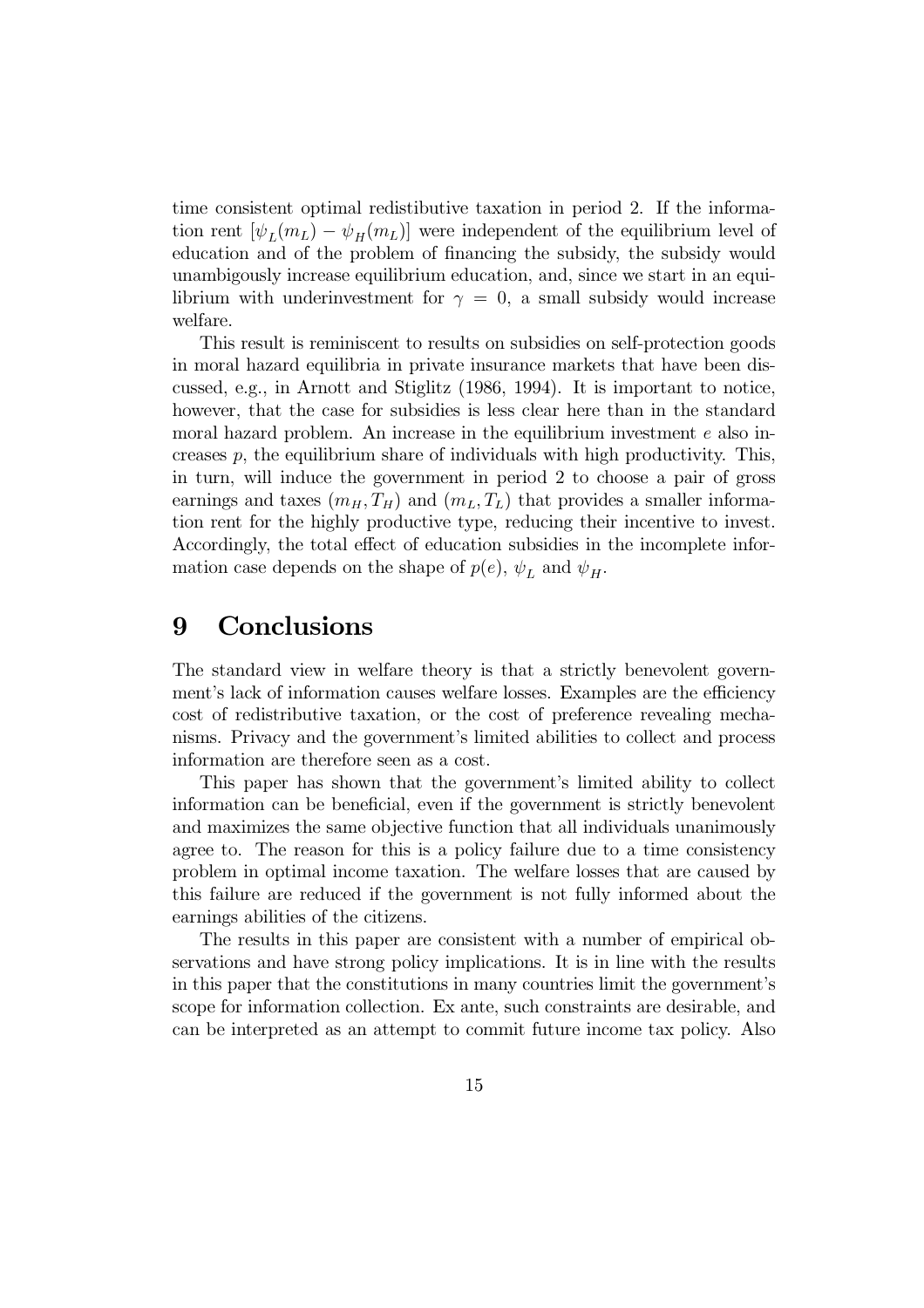consistent with this theory, in many countries, an erosion of these constitutional limits can be observed. A most recent example is Germany's constitutional reform that allows to bug and secretly tape (almost) any private communication, if police suspects that these persons take part in organized crime activities. Similar to the time consistency problem with respect to the tax policy itself, any policy that limits the government's access to information is not time consistent. Once the educational investment has been made, full information and the radical redistribution it enables is preferable to incomplete information.

Technical progress and the implied improvement of information technology will increase the welfare losses that result from time consistent optimal income taxation. The time consistent optimal income tax is more strongly redistributive and, hence, educational effort is more strongly discouraged the better the government's access to information. Asymmetric information also improves governmental options for using public education as a second best policy.

#### Appendix 10

In this appendix we confirm  $\hat{e} < e^*$ . By strict concavity of  $p(e_i)$ , by (4), (15) and  $(19)$  it is sufficient to show that

$$
[[u(m_H^*) - \psi_H(m_H^*)] - [u(x_L^*) - \psi_L(m_L^*)]] >
$$
\n
$$
[u(\hat{x}_H) - \psi_H(\hat{m}_H)] - [u(\hat{x}_L) - \psi_L(\hat{m}_L)].
$$
\n(23)

Conditions (2) and (12) together with  $T_H > 0$  imply that  $\hat{m}_H > m_H^* = x_H^* >$  $\hat{x}_H$ . This shows that

$$
[u(m_H^*) - \psi_H(m_H^*)] > [u(\hat{x}_H) - \psi_H(\hat{m}_H)].
$$
\n(24)

It remains to show that  $[u(x_L^*) - \psi_L(m_L^*)] \leq [u(\hat{x}_L) - \psi_L(\hat{m}_L)]$ . This property follows from ex-post optimality of the optimal tax program. Note that the government can achieve period-2 utility of low-productivity types in period 2 equal to  $u(x_L^*) - \psi_L(m_L^*)$  by a choice of zero taxes. If  $[u(x_L^*) - \psi_L(m_L^*)] >$  $[u(\hat{x}_L) - \psi_L(\hat{m}_L)]$ , then by (24) both productivity types have lower period-2 utility with the period-2 optimal tax program than if the government decides in period 2 to choose zero taxes in that period. But by  $(24)$  the highproductivity type is also worse off in the optimal tax equilibrium than when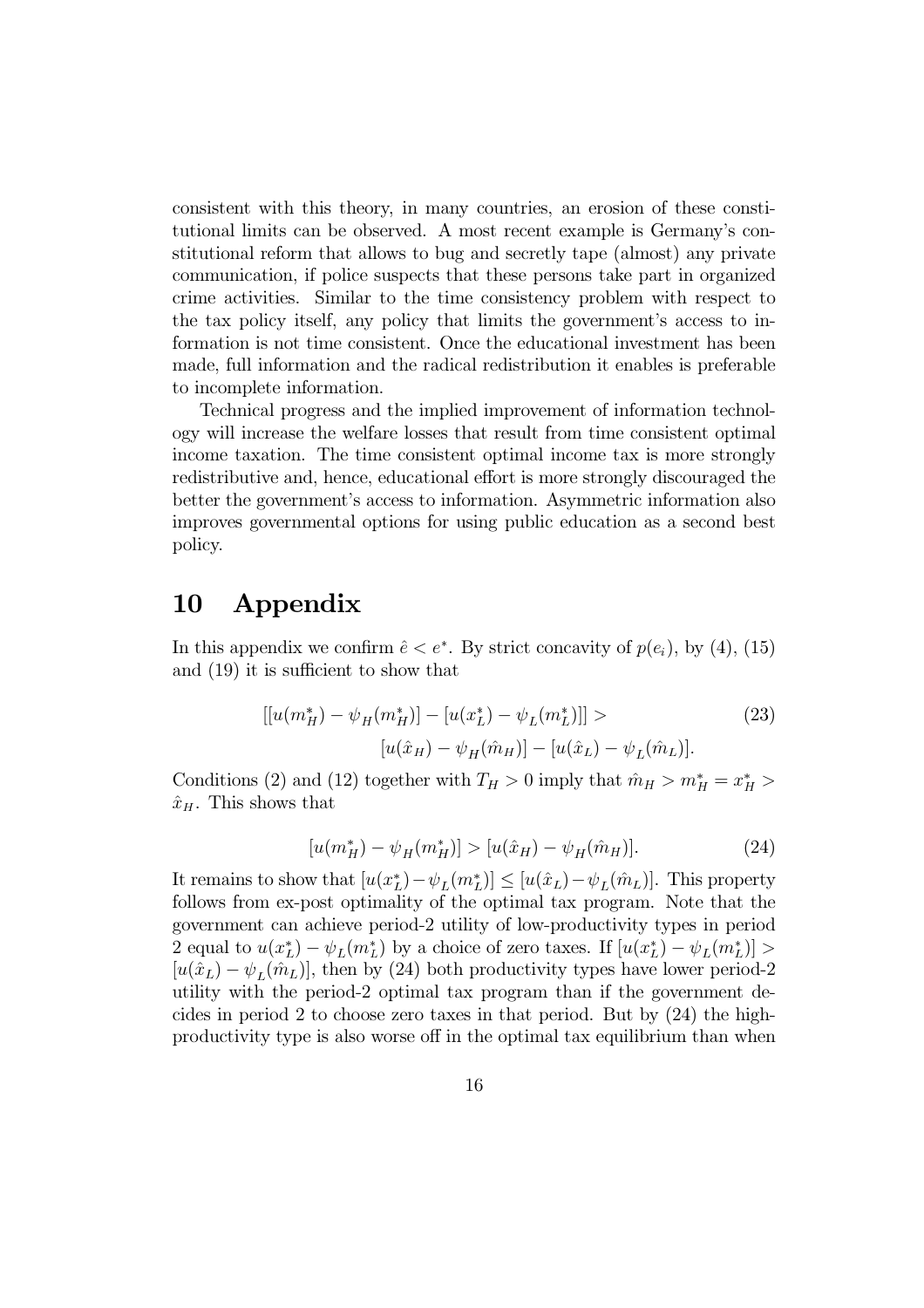government decides not to raise any taxes in period 2. Hence, in contradiction to the assumption, the optimal program  $(\hat{m}_H, \hat{T}_H), (\hat{m}_L, \hat{T}_L)$  does not maximize period-2 welfare as defined in  $(6)$ .

#### References 11

Arnott, R., and J.E. Stiglitz, 1986, Moral hazard and optimal commodity taxation, *Journal of Public Economics*, 29, 1-24.

Arnott, R., and J.E. Stiglitz, 1994, Information and economic efficiency, Information Economics and Policy, 6, 77-88.

Atkinson, A.B., 1973, How progressive sould income tax be?, in: M. Parkin and A.R. Nobay (eds.), Essays in Modern Economics, Longman, London, 90-109.

**Boadway, R., and M. Keen, 1998, Evasion and time consistency in the** taxation of capital income, forthcoming in: International Economic Review, 39, 461-476.

Boadway, R., N. Marceau and M. Marchand, 1996, Investment in education and the time inconsistency of redistributive tax policy, *Economica*, 63, 171-189.

**Boadway, R.** and M. Marchand, 1995, The use of public expenditures for redistributive purposes, *Oxford Economic Papers*, 47, 45-59.

Dillén, M. and M. Lundholm, 1996, Dynamic income taxation, redistribution, and the ratchet effect, *Journal of Public Economics*, 59, 69-93.

Edin, P.-A., and R. Topel, 1997, Wage policy and restructuring: the Swedish labor market since 1960, in: R.B. Freeman, R. Topel and B. Swedenborg (eds.), The welfare state in transition, reforming the Swedish model, the University of Chicago Press, Chicago, 155-201.

Kehoe, P.J., 1989, Policy cooperation among benevolent governments may be undesirable, *Review of Economic Studies* 56, 289-296.

Kjerstad, E., and S. Vagstad, 1996, Procurement auctions with entry of bidders, mimeo., University of Bergen.

Kotlikoff, L.J., T. Persson and L.E.O. Svensson, 1988, Social contracts as assets: a possible solution to the time consistency problem, American Economic Review, 78, 662-677.

Kydland, F., and E. Prescott, 1977, Rules rather than discretion: the inconsistency of optimal plans, *Journal of Political Economy*, 85, 473-490.